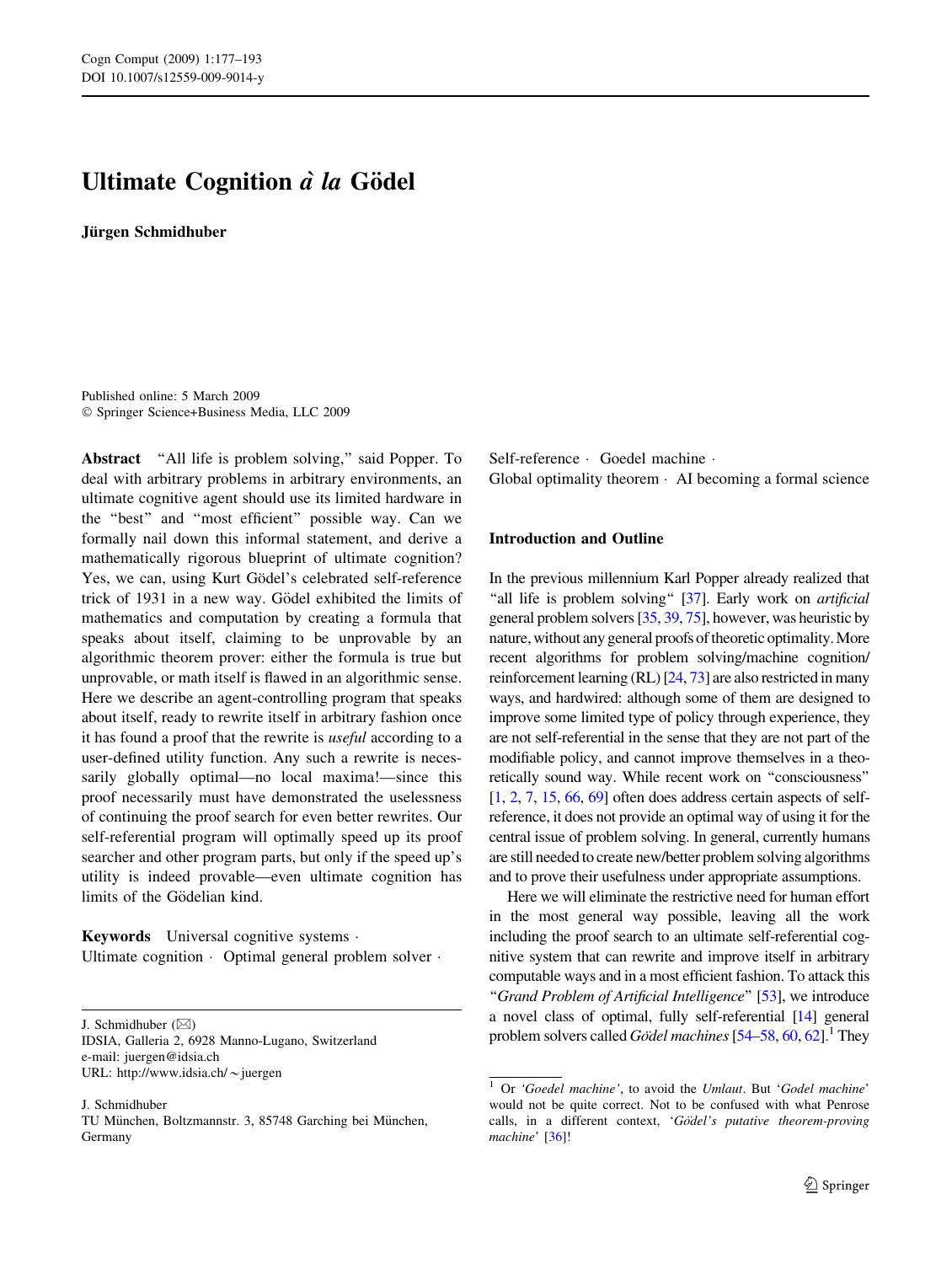are universal cognitive agents that interact with some (partially observable) environment and can in principle modify themselves without essential limits apart from the limits of computability. Their initial algorithm is not hardwired; it can completely rewrite itself, but only if a proof searcher embedded within the initial algorithm can first prove that the rewrite is useful, given a formalized utility function reflecting computation time and expected future success (e.g., rewards). We will see that self-rewrites due to this approach are actually globally optimal (Theorem 4.1, '['Global optimality theorem'](#page-6-0)' section), relative to Gödel's well-known fundamental restrictions of provability [\[14\]](#page-15-0). These restrictions should not worry us; if there is no proof of some self-rewrite's utility, then humans cannot do much either.

The initial proof searcher is  $O($ )-optimal (has an optimal order of complexity) in the sense of Theorem 5.1, "Bias[optimal proof search](#page-8-0)'' section. Unlike hardwired systems such as Hutter's  $[20, 21]$  $[20, 21]$  $[20, 21]$  $[20, 21]$  and Levin's  $[28, 30]$  $[28, 30]$  $[28, 30]$  $[28, 30]$  $[28, 30]$  (see "[Relations to previous work](#page-11-0)" section), however, a Gödel machine can in principle speed up any part of its initial software, including its proof searcher, to meet *arbitrary* formalizable notions of optimality beyond those expressible in the  $O($ )-notation. Our approach yields the first theoretically sound, fully self-referential, optimal, general problem solvers—the ultimate cognitive agents.

Outline The following section presents basic concepts and fundamental limitations, the essential details of a selfreferential axiomatic system are shown in the section "Essential details of one representative Gödel machine", followed by the section ''[Global Optimality Theorem](#page-6-0)'', and the  $O($ -optimal (Theorem 5.1) initial proof searcher is explained in the section '['Bias-optimal proof searcher](#page-8-0)''. The section '['Discussion and previous work](#page-9-0)'' provides examples and relations to previous work, and briefly discusses issues such as a technical justification of consciousness.

### Overview/Basic Ideas/Limitations

<span id="page-1-0"></span>Many traditional problems of computer science require just one problem-defining input at the beginning of the problem solving process. For example, the initial input may be a large integer, and the goal may be to factorize it. In what follows, however, we will also consider the more general case where the problem solution requires interaction with a dynamic, initially unknown environment that produces a continual stream of inputs and feedback signals, such as in autonomous robot control tasks, where the goal may be to maximize expected cumulative future reward of an embedded agent [\[24](#page-15-0)]. This may require the solution of essentially arbitrary problems (examples in the section

''[Example applications](#page-10-0)'' formulate traditional problems as special cases).

# Set-up and Formal Goal

Our hardware could be an artificial recurrent neural net-work (RNN) [[65\]](#page-16-0) whose computational power in principle matches the one of any traditional computer [[42](#page-15-0), [67](#page-16-0)], or a universal or space-bounded Turing machine (TM) [[74\]](#page-16-0), or the abstract model of a personal computer. The hardware has a single life which consists of discrete cycles or time steps  $t = 1, 2, \ldots$  Its total lifetime T may or may not be known in advance. In what follows, the value of any timevarying variable  $Q$  at time t will be denoted by  $Q(t)$ .

During each cycle our hardware executes an elementary operation which affects its variable state  $s \in \mathcal{S} \subset B^*$ (without loss of generality,  $B^*$  is the set of possible bitstrings over the binary alphabet  $B = \{0, 1\}$  and possibly also the variable environmental state  $Env \in \mathcal{E}$  (here we need not yet specify the problem-dependent set  $\mathcal{E}$ ). There is a hardwired state transition function  $F : \mathcal{S} \times \mathcal{E} \rightarrow \mathcal{S}$ . For  $t > 1$ ,  $s(t) = F(s(t - 1), Env(t - 1))$  is the state at a point where the hardware operation of cycle  $t - 1$  is finished, but the one of  $t$  has not started yet. Env( $t$ ) may depend on past output actions encoded in  $s(t - 1)$  and is simultaneously updated or (probabilistically) computed by the possibly reactive environment.

In order to talk conveniently about programs and data, we will often attach names to certain string variables encoded as components or substrings of s. Of particular interest are the three variables called *time*,  $x$ ,  $y$ , and  $p$ :

- 1. At time  $t$ , variable *time* holds a unique binary representation of t. We initialize  $time(1) = '1'$ , the bitstring consisting only of a one. The hardware increments time from one cycle to the next. This requires at most  $O(\log t)$  and on average only  $O(1)$ computational steps.
- 2. Variable  $x$  holds the inputs from the environment to the Gödel machine. For  $t > 1$ ,  $x(t)$  may differ from  $x(t - 1)$ only if a program running on the Gödel machine has executed a special input-requesting instruction at time  $t - 1$ . In general, the delays between successive inputs should be sufficiently large so that programs can perform certain elementary computations on an input, such as copying it into internal storage (a reserved part of s) before the next input arrives.
- 3. Variable y holds the outputs of the Gödel machine.  $y(t)$ is an output bitstring which may subsequently influence the environment, where  $y(1) = '0'$  by default. For example,  $y(t)$  could be interpreted as a control signal for an environment-manipulating robot whose actions may have an effect on future inputs.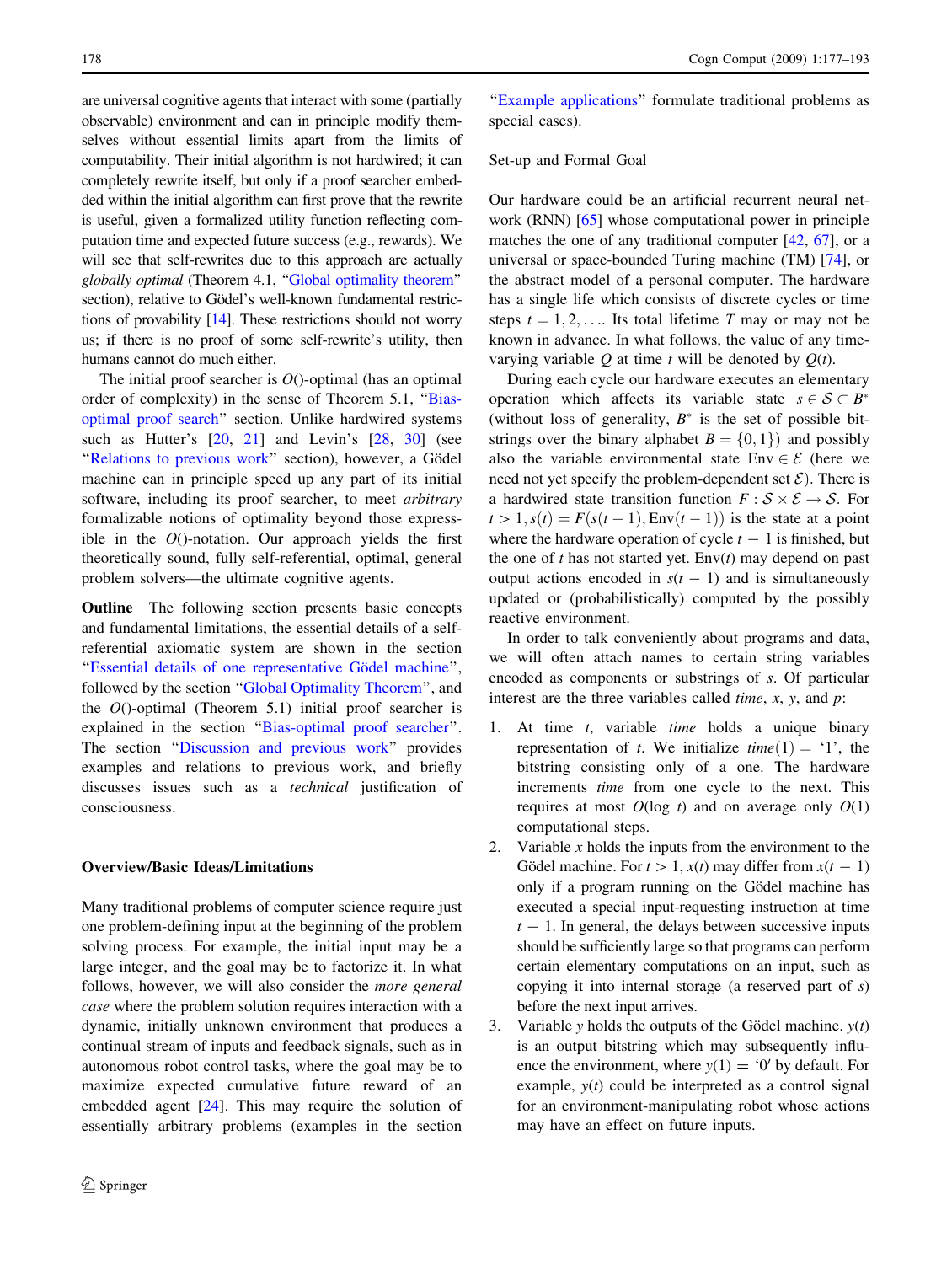4.  $p(1)$  is the initial software: a program implementing the original (sub-optimal) policy for interacting with the environment, represented as a substring  $e(1)$  of  $p(1)$ , plus the original policy for searching proofs. Details will be discussed below.

At any given time  $t(1 \le t \le T)$  the goal is to maximize future success or *utility*. A typical "*value to go*" utility function is of the form  $u(s, Env) : S \times E \rightarrow R$ , where R is the set of real numbers:

$$
u(s, \text{Env}) = E_{\mu} \left[ \sum_{\tau = time}^{T} r(\tau) \, | \, s, \text{Env} \right], \tag{1}
$$

where  $r(t)$  is a real-valued reward input (encoded within  $s(t)$  at time t,  $E_u(\cdot | \cdot)$  denotes the conditional expectation operator with respect to some possibly unknown distribution  $\mu$  from a set M of possible distributions (M reflects whatever is known about the possibly probabilistic reactions of the environment), and the above-mentioned  $time = time(s)$  is a function of state s which uniquely identifies the current cycle. Note that we take into account the possibility of extending the expected lifespan through appropriate actions.

Alternative formalizable utility functions could favor improvement of worst case instead of expected future performance, or higher reward intake per time interval and so on. Clearly, most classic problems of computer science can be formulated in this framework—see examples in the section "Example applications."

# Basic Idea of Gödel Machine

Our machine becomes a self-referential [\[14](#page-15-0)] Gödel machine by loading it with a particular form of machinedependent, self-modifying code  $p$ . In the RNN case  $p$  may correspond to an initial neural activation pattern, in the TM case to a symbol string. The initial code  $p(1)$  at time step 1 includes a (typically sub-optimal) problem solving subroutine  $e(1)$  for interacting with the environment, such as any traditional RL algorithm [[24\]](#page-15-0), and a general proof searcher subroutine (see "Bias-optimal proof search" section) that systematically makes pairs (switchprog, proof) (variable substrings of s) until it finds a proof of a target theorem which essentially states:'the immediate rewrite of p through current program switchprog on the given machine implies higher utility than leaving p as is'. Then it executes *switchprog*, which may completely rewrite  $p$ , including the proof searcher. The section "Essential details of one representative Gödel machine" will explain details of the necessary initial axiomatic system  $A$  encoded in  $p(1)$ . Compare Fig. [1.](#page-2-0)

<span id="page-2-0"></span>The Global optimality theorem (Theorem 4.1, "[Glob](#page-6-0)[ally optimality theorem](#page-6-0)'' section) shows that this self-improvement strategy is not greedy: since the utility of 'leaving p as is' implicitly evaluates all possible alternative switchprogs which an unmodified  $p$  might find later, we obtain a globally optimal self-change—the current switchprog represents the best of all possible relevant selfchanges, relative to the given resource limitations and initial proof search strategy.

# Proof Techniques and an O()-Optimal Initial Proof Searcher

The ''[Bias-optimal proof search](#page-8-0)'' section will present an  $O($ )-optimal initialization of the proof searcher, that is, one with an optimal *order* of complexity (Theorem 5.1). Still, there will remain a lot of room for self-improvement hidden by the  $O($ -notation. The searcher uses an online extension of Universal Search [\[28](#page-15-0), [30](#page-15-0)] to systematically test online proof techniques, which are proof-generating programs that may read parts of state s (similarly, mathematicians are often more interested in proof techniques than in theorems). In order to prove target theorems as above, proof techniques may invoke special instructions for generating axioms and applying inference rules to prolong the current *proof* by theorems. Here an axiomatic system  $A$ encoded in  $p(1)$  includes axioms describing (a) how any instruction invoked by a program running on the given hardware will change the machine's state s (including instruction pointers, etc.) from one step to the next (such that proof techniques can reason about the effects of any program including the proof searcher), (b) the initial



Fig. 1 Storage snapshot of a not yet self-improved example Gödel machine, with the initial software still intact. See text for details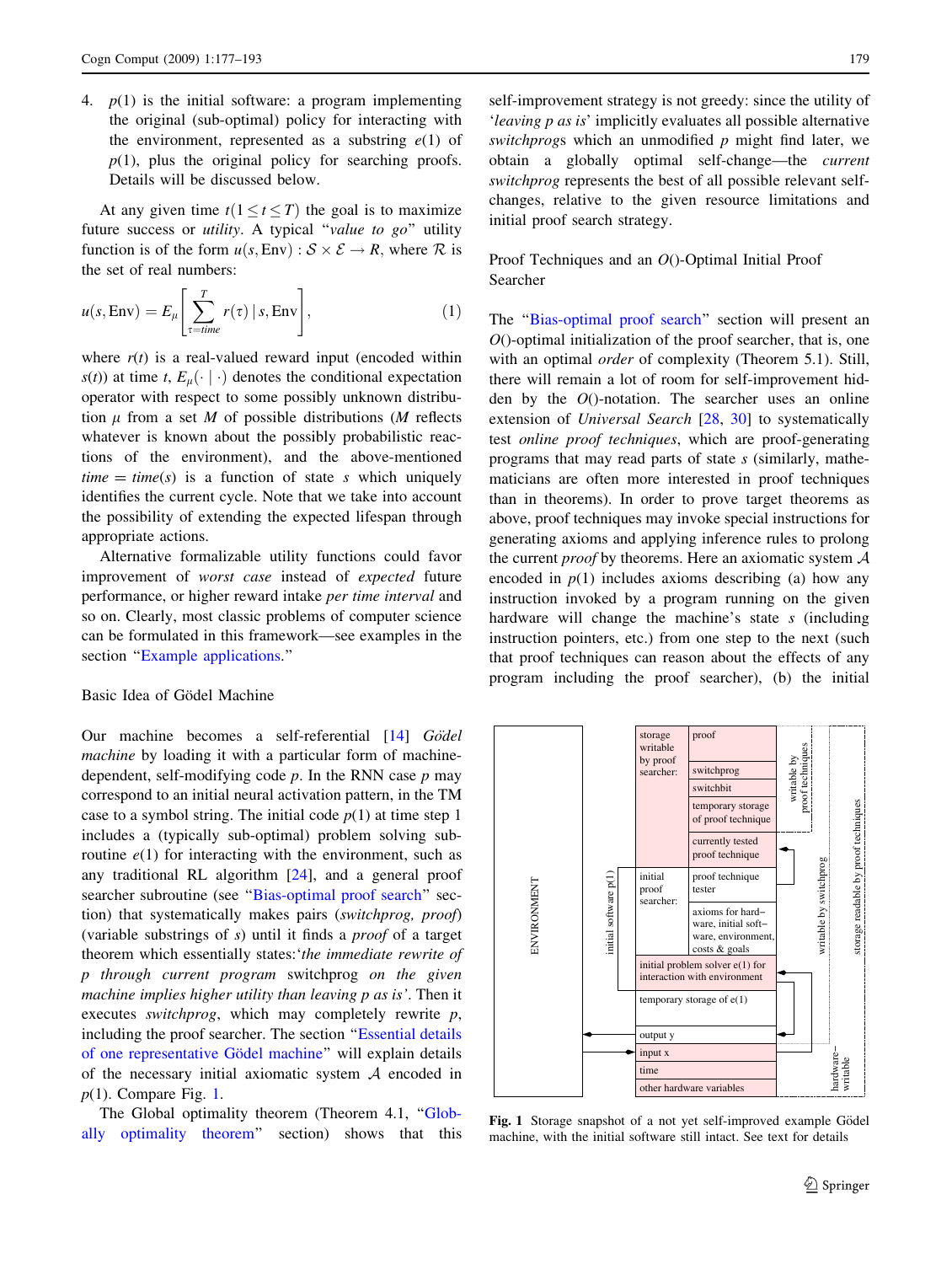program  $p(1)$  itself (section "Essential details of one representative Gödel machine" will show that this is possible without introducing circularity), (c) stochastic environmental properties, (d) the formal utility function  $u$ , e.g., Eq.[1,](#page-2-0) which takes into account computational costs of all actions including proof search.

# Limitations of Gödel Machines

The fundamental limitations are closely related to those first identified by Gödel's celebrated paper on self-referential formulae [\[14](#page-15-0)]. Any formal system that encompasses arithmetics (or ZFC, etc.) is either flawed or allows for unprovable but true statements. Hence, even a Gödel machine with unlimited computational resources must ignore those self-improvements whose effectiveness it cannot prove, e.g., for lack of sufficiently powerful axioms in  $A$ . In particular, one can construct pathological examples of environments and utility functions that make it impossible for the machine to ever prove a target theorem. Compare Rice's theorem [[38\]](#page-15-0) or Blum's speed-up theorem [\[5](#page-15-0), [6\]](#page-15-0) based on certain incomputable predicates. Similarly, a realistic Gödel machine with limited resources cannot profit from self-improvements whose usefulness it cannot prove within its time and space constraints.

Nevertheless, unlike previous methods, it can in principle exploit at least the provably good speed-ups of any part of its initial software, including those parts responsible for huge (but problem class-independent) slowdowns ignored by the earlier approaches  $[20, 21]$  $[20, 21]$  $[20, 21]$  $[20, 21]$  (see section "Possible types of Gödel machine self-improvements").

#### Essential Details of One Representative Gödel Machine

Notation. Unless stated otherwise or obvious, throughout the article newly introduced variables and functions are assumed to cover the range implicit in the context.  $l(q)$ denotes the number of bits in a bitstring  $q; q_n$  the *n*th bit of q;  $\lambda$  the empty string (where  $l(\lambda) = 0$ );  $q_{m:n} = \lambda$  if  $m > n$ and  $q_m q_{m+1} \dots q_n$  otherwise (where  $q_0 := q_{0:0} := \lambda$ ).

<span id="page-3-0"></span>Theorem proving requires an axiom scheme yielding an enumerable set of axioms of a formal logic system A whose formulas and theorems are symbol strings over some finite alphabet that may include traditional symbols of logic (such as  $\to, \wedge, =, (, ), \forall, \exists, \ldots, c_1, c_2, \ldots, f_1, f_2, \ldots)$ , probability theory (such as  $E(\cdot)$ , the expectation operator), arithmetics  $(+, -, /, =, \sum, <, ...),$  string manipulation (in particular, symbols for representing any part of state  $s$  at any time, such as  $s_{7:88}(5555)$ . A proof is a sequence of theorems, each either an axiom or inferred from previous theorems by applying one of the inference rules such as modus ponens combined with *unification*, e.g., [\[13](#page-15-0)].

The remainder of this article will omit standard knowledge to be found in any proof theory textbook. Instead of listing *all* axioms of a particular  $A$  in a tedious fashion, we will focus on the novel and critical details: how to overcome potential problems with self-reference and how to deal with the potentially delicate online generation of proofs that talk about and affect the currently running proof generator itself.

#### Proof Techniques

Brute force proof searchers (used in Hutter's work [\[20](#page-15-0), [21](#page-15-0)]; see section '['Relations to previous work'](#page-11-0)' for a review) systematically generate all proofs in order of their sizes. In order to produce a certain proof, this takes time exponential in proof size. Instead our  $O($ -optimal  $p(1)$  will produce many proofs with low algorithmic complexity [[26,](#page-15-0) [31](#page-15-0), [70\]](#page-16-0) much more quickly. It systematically tests (see "Bias[optimal proof search](#page-8-0)'' section) programs called proof techniques written in universal language  $\mathcal L$  implemented within  $p(1)$ . For example,  $\mathcal L$  may be a variant of PROLOG [\[10](#page-15-0)] or the universal FORTH [[34\]](#page-15-0)—inspired programming language used in recent work on optimal search [[54](#page-16-0)]. A proof technique is composed of instructions that allow any part of s to be read, such as inputs encoded in variable  $x$  (a substring of s) or the code of  $p(1)$ . It may write on  $s^p$ , a part of s reserved for temporary results. It also may rewrite switchprog, and produce an incrementally growing proof placed in the string variable proof stored somewhere in s. *proof* and  $s<sup>p</sup>$  are reset to the empty string at the beginning of each new proof technique test. Apart from standard arithmetic and function-defining instructions [[54\]](#page-16-0) that modify  $s^p$ , the programming language  $\mathcal L$  includes special instructions (for details see section '['Important instructions](#page-3-0) [used by proof techniques'](#page-3-0)') for prolonging the current proof by correct theorems, for setting switchprog, and for checking whether a provably optimal p-modifying program was found and should be executed now. Certain long proofs can be produced by short proof techniques.

Important Instructions Used by Proof Techniques

The nature of the six *proof*-modifying instructions below (there are no others) makes it impossible to insert an incorrect theorem into *proof*, thus trivializing proof verification. Let us first provide a brief overview of the most important instructions:  $get\text{-axiom}(n)$  appends the *n*th possible axiom to the current *proof*, **apply-rule**( $\bf{k}$ ,  $\bf{m}$ ,  $\bf{n}$ ) applies the kth inference rule to the mth and nth theorem in the current *proof* (appending the result), set-switch**prog(m,n)** sets *switchprog*  $:= s_{m:n}^p$ , and check() tests whether the last theorem in *proof* is a *target theorem*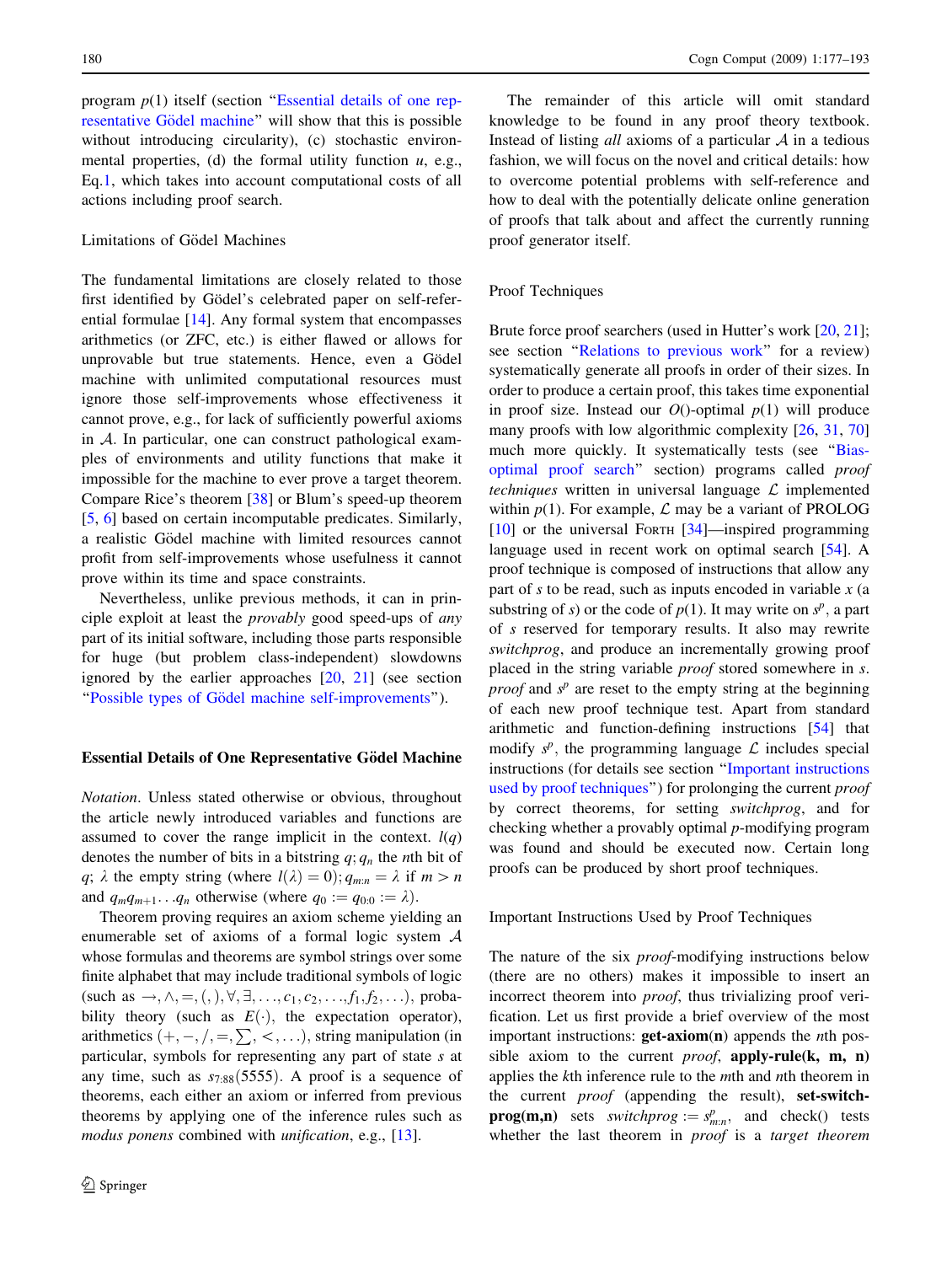showing that a self-rewrite through *switchprog* would be useful. The details are as follows.

- 1. **get-axiom(n)** takes as argument an integer *n* computed by a prefix of the currently tested proof technique with the help of arithmetic instructions such as those used in previous work [[54\]](#page-16-0). Then it appends the nth axiom (if it exists, according to the axiom scheme below) as a theorem to the current theorem sequence in proof. The initial axiom scheme encodes:
	- (a) Hardware axioms describing the hardware, formally specifying how certain components of s (other than environmental inputs  $x$ ) may change from one cycle to the next. For example, if the hardware is a TM<sup>2</sup> [[74\]](#page-16-0), then  $s(t)$  is a bitstring that encodes the current contents of all tapes of the TM, the positions of its scanning heads, and the current internal state of the TM's finite state automaton, while  $F$  specifies the TM's look-up table which maps any possible combination of internal state and bits above scanning heads to a new internal state and an action such as: replace some head's current bit by 1/0, increment (right shift) or decrement (left shift) some scanning head, read and copy next input bit to cell above input tape's scanning head, and so on.

Alternatively, if the hardware is given by the abstract model of a modern microprocessor with limited storage,  $s(t)$  will encode the current storage contents, register values, instruction pointers, and so on.

For instance, the following axiom could describe how some 64-bit hardware's instruction pointer stored in  $s_{1:64}$  is continually incremented as long as there is no overflow and the value of  $s_{65}$  does not indicate that a jump to some other address should take place:

 $(\forall t \forall n : [(n < 2^{64} - 1) \land (n > 0) \land (t > 1) \land (t < T)]$  $\wedge$  (string2num $(s_{1:64}(t)) = n$ )  $\wedge$   $(s_{65}(t) = '0')$  $\rightarrow$  (string2num $(s_{1:64}(t+1)) = n + 1)$ )

Here the semantics of used symbols such as '(' and ' $>$ ' and  $\rightarrow$  (implies) are the traditional ones, while 'string2num' symbolizes a function translating bitstrings into numbers. It is clear that any abstract hardware model can be fully axiomatized in a similar way.

(b) Reward axioms defining the computational costs of any hardware instruction, and physical costs of output actions, such as control signals  $y(t)$ encoded in  $s(t)$ . Related axioms assign values to certain input events (encoded in variable x, a substring of s) representing reward or punishment (e.g., when a Gödel machine-controlled robot bumps into an obstacle). Additional axioms define the total value of the Gödel machine's life as a scalar-valued function of all rewards (e.g., their sum) and costs experienced between cycles 1 and T, and so on. For example, assume that  $s_{17:18}$  can be changed only through external inputs; the following example axiom says that the total reward increases by 3 whenever such an input equals '11' (unexplained symbols carry the obvious meaning):

$$
(\forall t_1 \forall t_2 : [(t_1 < t_2) \land (t_1 \ge 1) \land (t_2 \le T) \land (s_{17:18}(t_2) = '11')] \n\to [R(t_1, t_2) = R(t_1, t_2 - 1) + 3]),
$$

where  $R(t_1, t_2)$  is interpreted as the cumulative reward between times  $t_1$  and  $t_2$ . It is clear that any formal scheme for producing rewards can be fully axiomatized in a similar way.

- (c) Environment axioms restricting the way the environment will produce new inputs (encoded within certain substrings of s) in reaction to sequences of outputs y encoded in s. For example, it may be known in advance that the environment is sampled from an unknown probability distribution  $\mu$  contained in a given set M of possible distributions (compare Eq. [1\)](#page-2-0). For example, M may contain all distributions that are computable, given the previous history [[20,](#page-15-0) [70,](#page-16-0) [71](#page-16-0) ], or at least limit-computable [\[48](#page-15-0), [50\]](#page-15-0). Or, more restrictively, the environment may be some unknown but deterministic computer program [[46,](#page-15-0) [78\]](#page-16-0) sampled from the Speed Prior [\[51](#page-15-0)] which assigns low probability to environments that are hard to compute by any method. Or the interface to the environment is Markovian [[43\]](#page-15-0), that is, the current input always uniquely identifies the environmental state—a lot of work has already been done on this special case [\[4](#page-14-0), [40](#page-15-0), [73](#page-16-0)]. Even more restrictively, the environment may evolve in completely predictable fashion known in advance. All such prior assumptions are perfectly formalizable in an appropriate  $A$  (otherwise we could not write scientific papers about them).
- (d) Uncertainty axioms; string manipulation axioms. Does the exact business of formal proof search

 $2$  Turing reformulated Gödel's unprovability results in terms of TMs [[74](#page-16-0)] which subsequently became the most widely used abstract model of computation. It is well known that there are universal TMs that in a certain sense can emulate any other TM or any other known computer. Gödel's integer-based formal language can be used to describe any universal TM, and vice versa.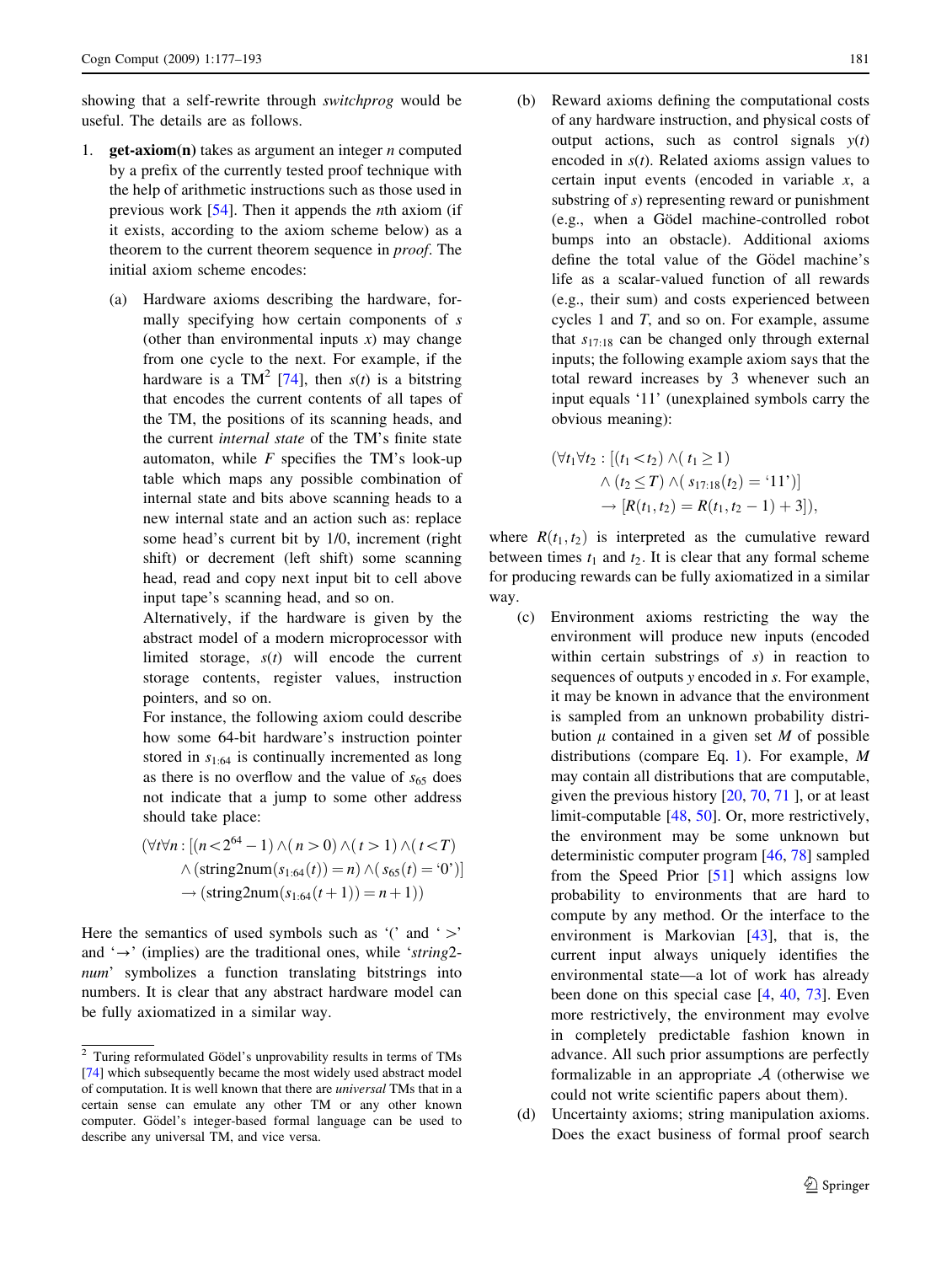really make sense in the uncertain real world? Yes, it does. We just need to insert into  $p(1)$  the standard axioms for representing uncertainty and for dealing with probabilistic settings and expected rewards, and so on. Compare the definition of utility as an expected value in Eq. [1](#page-2-0). Also note that the machine learning literature is full of human-generated proofs of properties of methods for dealing with stochastic environments.

Standard axioms for arithmetics and calculus and probability theory [[25\]](#page-15-0) and statistics and string manipulation (in conjunction with the hardware axioms and environment axioms) allow for constructing proofs concerning (possibly uncertain) properties of future values of  $s(t)$  as well as bounds on expected remaining lifetime/costs/rewards, given some time  $\tau$  and certain hypothetical values for components of  $s(\tau)$ , and so on. An example theorem saying something about expected properties of future inputs  $x$  might look like this:

$$
(\forall t_1 \forall \mu \in M : [(1 \le t_1) \land (t_1 + 15597 < T) \land (s_5 \cdot 9(t_1) = '01011') \land (x_{40 \cdot 44}(t_1) = '00000')] \rightarrow (\exists t : [(t_1 < t < t_1 + 15597) \land (P_\mu(x_{17:22}(t) = '011011' | s(t_1)) > \frac{998}{1000})]
$$
)),

where  $P_\mu(.)$  represents a conditional probability with respect to an axiomatized prior distribution  $\mu$  from a set of distributions M described by the environment axioms (Item (c)).

Given a particular formalizable hardware (Item (a)) and formalizable assumptions about the possibly probabilistic environment (Item (c)), obviously one can fully axiomatize everything that is needed for proof-based reasoning about past and future machine states.

(e) Initial state axioms: Information about how to reconstruct the initial state  $s(1)$  or parts thereof, such that the proof searcher can build proofs including axioms of the type

$$
(s_{\mathbf{m}:\mathbf{n}}(1)=z), e.g.:(s_{7:9}(1)=`010').
$$

Here and in the remainder of the article we use bold font in formulas to indicate syntactic place holders (such as  $m,n,z$ ) for symbol strings representing variables (such as  $m, n, z$ ) whose semantics are explained in the text—in the present context z is the bitstring  $s_{m:n}(1)$ .

Note that it is no fundamental problem to fully encode both the hardware description and the initial hardware-describing  $p$  within  $p$  itself. To see this, observe that some software may include a program that can print the software.

- (f) Utility axioms describing the overall goal in the form of utility function  $u$ ; e.g., Eq. [1](#page-2-0) in "Set-up" [and formal goal'](#page-1-0)' section.
- 2. **apply-rule(k, m, n)** takes as arguments the index  $k$  (if it exists) of an inference rule such as modus ponens (stored in a list of possible inference rules encoded within  $p(1)$  and the indices m, n of two previously proven theorems (numbered in order of their creation) in the current proof. If applicable, the corresponding inference rule is applied to the addressed theorems and the resulting theorem appended to proof. Otherwise the currently tested proof technique is interrupted. This ensures that *proof* is never fed with invalid proofs.
- 3. delete-theorem $(m)$  deletes the *mth* theorem in the currently stored proof, thus freeing storage such that proof-storing parts of s can be reused and the maximal proof size is not necessarily limited by storage constraints. Theorems deleted from proof, however, cannot be addressed any more by apply-rule to produce further prolongations of proof.
- 4. **set-switchprog(m,n)** replaces *switchprog* by  $s_{m:n}^p$ , provided that  $s_{m:n}^p$  is indeed a non-empty substring of  $s^p$ , the storage writable by proof techniques.
- 5. check() verifies whether the goal of the proof search has been reached. First it tests whether the last theorem (if any) in  $proof$  has the form of a **target theorem**. A target theorem states that given the current axiomatized utility function  $u$  (Eq. [1](#page-2-0)), the utility of a switch from p to the current *switchprog* would be higher than the utility of continuing the execution of  $p$  (which would keep searching for alternative switchprogs). Target theorems are symbol strings (encoded in s) of the (decoded) form

$$
(u[s(t1) \oplus (switchbit(t1) = '1'), Env(t1)] >(u[s(t1) \oplus (switchbit(t1) = '0'), Env(t1)])
$$
\n(2)

where the variable  $t_1$  (represented by syntactic place holder  $t_1$ ) stands for a time step, while all other symbols belong to the alphabet of the theorem-proving calculus, that is, the set of possible target theorems is parameterized only by  $t_1$ . Here the calculus should permit the notation  $s(t_1) \oplus$  $(switchbit(t<sub>1</sub>) = 'b')$  as a shortcut for the state obtained when we replace  $switchbit(t_1)$ , the true value of the variable bit switchbit (encoded in s) at time  $t_1$ , by  $b \in \{0, 1\}$ . This will facilitate the formulation of theorems that compare values conditioned on various alternative hypothetical properties of  $s(t_1)$ . (Note that  $s(t_1)$  may be only partially known by the current proof technique even in environments where  $s(t_1)$  and switchbit( $t_1$ ) are fully predetermined for all valid  $t_1$ .)

The purpose of introducing  $t_1$  is to deal with hardwarespecific temporal delays that may be involved in checking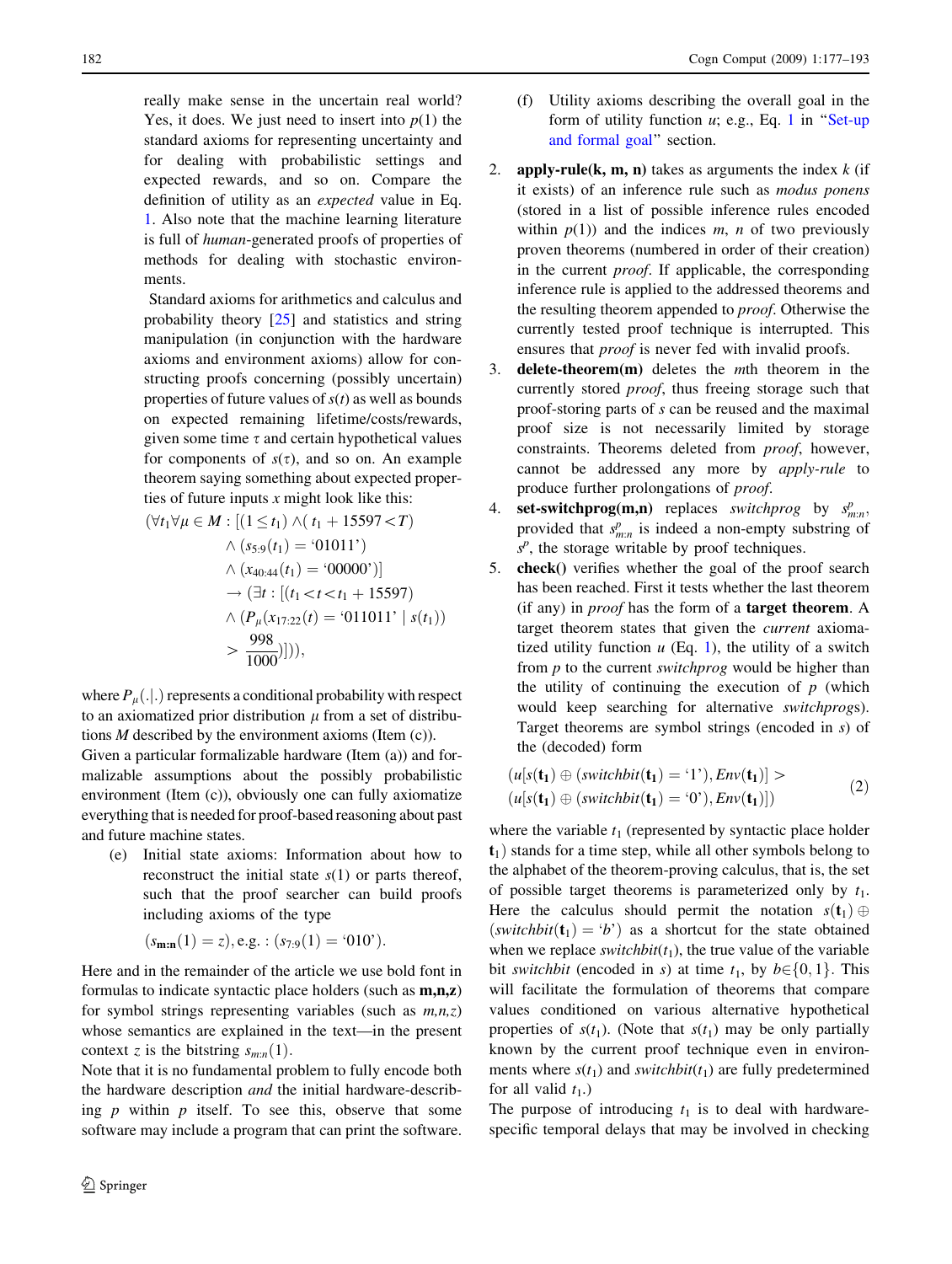and switching—it may take a significant amount of time to match abstract symbol strings found during proof search to the Gödel machine's real current state. If a target theorem has been found, *check()* uses a simple prewired subroutine (also encoded in  $p(1)$ , of course) to check whether there is enough time left to set variable switchbit (originally 0) to 1 before the continually increasing *time* will equal  $t_1$ . If this subroutine returns a negative result, check() exits. Otherwise it sets *switchbit*:  $= 1$  (there is no other way of changing switchbit). Then it repeatedly tests time until *time*  $>t_1$ , to make sure the condition of formula (2) was fulfilled at  $t_1$ . Then it transfers control to *switchprog* (there is no other way of calling switchprog). The switchprog may subsequently rewrite all parts of s, excluding hardwarereserved parts such as *time* and  $x$ , but including  $p$ .

6. state2theorem(m, n) takes two integer arguments  $m, n$ and tries to transform the current contents of  $s_{m:n}$  into a theorem of the form

$$
(s_{\mathbf{m}:\mathbf{n}}(\mathbf{t}_1)=\mathbf{z}), e.g. : (s_{6.9}(7775555) = '1001'),
$$

where  $t_1$  represents a time measured (by checking time) shortly after state2theorem was invoked, and z the bistring  $s_{mn}(t_1)$  (recall the special case  $t_1 = 1$  of Item 5). So we accept the time-labeled current observable contents of any part of s as a theorem that does not have to be proven in an alternative way from, say, the initial state  $s(1)$ , because the computation so far has already demonstrated that the theorem is true. Thus we may exploit information conveyed by environmental inputs, and the fact that sometimes (but not always) the fastest way to determine the output of a program is to run it.

This non-traditional online interface between syntax and semantics requires special care though. We must avoid inconsistent results through parts of s that change while being read. For example, the present value of a quickly changing instruction pointer IP (continually updated by the hardware) may be essentially unreadable in the sense that the execution of the reading subroutine itself will already modify  $IP$  many times. For convenience, the (typically limited) hardware could be set up such that it stores the contents of fast hardware variables every c cycles in a reserved part of s, such that an appropriate variant of state2theorem() could at least translate certain recent values of fast variables into theorems. This, however, will not abolish al1 problems associated with self-observations. For example, the  $s_{m:n}$  to be read might also contain the reading procedure's own, temporary, constantly changing string pointer variables, and so on.<sup>3</sup> To address such

problems on computers with limited memory, state2theorem first uses some fixed protocol (encoded in  $p(1)$ , of course) to check whether the current  $s_{m:n}$  is readable at all or whether it might change if it were read by the remaining code of state2theorem. If so, or if m, n, are not in the proper range, then the instruction has no further effect. Otherwise it appends an observed theorem of the form  $(s_{\mathbf{m}:\mathbf{n}}(\mathbf{t}_1)=\mathbf{z})$  to proof. For example, if the current time is 7770000, then the invocation of state2theorem(6,9) might return the theorem  $(s_{6.9}(7775555) = '1001'),$  where  $7775555 - 7770000 =$ 5555 reflects the time needed by state2theorem to perform the initial check and to read leading bits off the continually increasing time (reading time also costs time) such that it can be sure that 7775555 is a recent proper time label following the start of state2theorem.

The axiomatic system  $A$  is a defining parameter of a given Gödel machine. Clearly,  $A$  must be strong enough to permit proofs of target theorems. In particular, the theory of uncertainty axioms (Item (d)) must be sufficiently rich. This is no fundamental problem: we simply insert all traditional axioms of probability theory [[25](#page-15-0)].

#### Global Optimality Theorem

Intuitively, at any given time  $p$  should execute some selfmodification algorithm (via instruction check()—Item 5 above) only if it is the 'best' of all possible self-modifications, given the utility function, which typically depends on available resources, such as storage size and remaining lifetime. At first glance, however, target theorem (2) seems to implicitly talk about just one single modification algorithm, namely, switchprog $(t_1)$  as set by the systematic proof searcher at time  $t_1$ . Isn't this type of local search greedy? Couldn't it lead to a local optimum instead of a global one? No, it cannot, according to the following global optimality theorem.

Globally Optimal Self-Changes, Given u and  $A$  Encoded in  $p$ 

**Theorem 4.1** Given any formalizable utility function u (Eq. 1), and assuming consistency of the underlying formal system A; any self-change of p obtained through execution of some program switchprog identified through the proof of

<span id="page-6-0"></span> $\frac{3}{3}$  We see that certain parts of the current s may not be directly observable without changing the observable itself. Sometimes, however, axioms and previous observations will allow the Gödel machine to deduce time-dependent storage contents that are not directly observable. For instance, by analyzing the code being

Footnote 3 continued

executed through instruction pointer  $IP$  in the example above, the value of IP at certain times may be predictable (or postdictable, after the fact). The values of other variables at given times, however, may not be deducible at all. Such limits of self-observability are reminiscent of Heisenberg's celebrated uncertainty principle [[16](#page-15-0)], which states that certain physical measurements are necessarily imprecise, since the measuring process affects the measured quantity.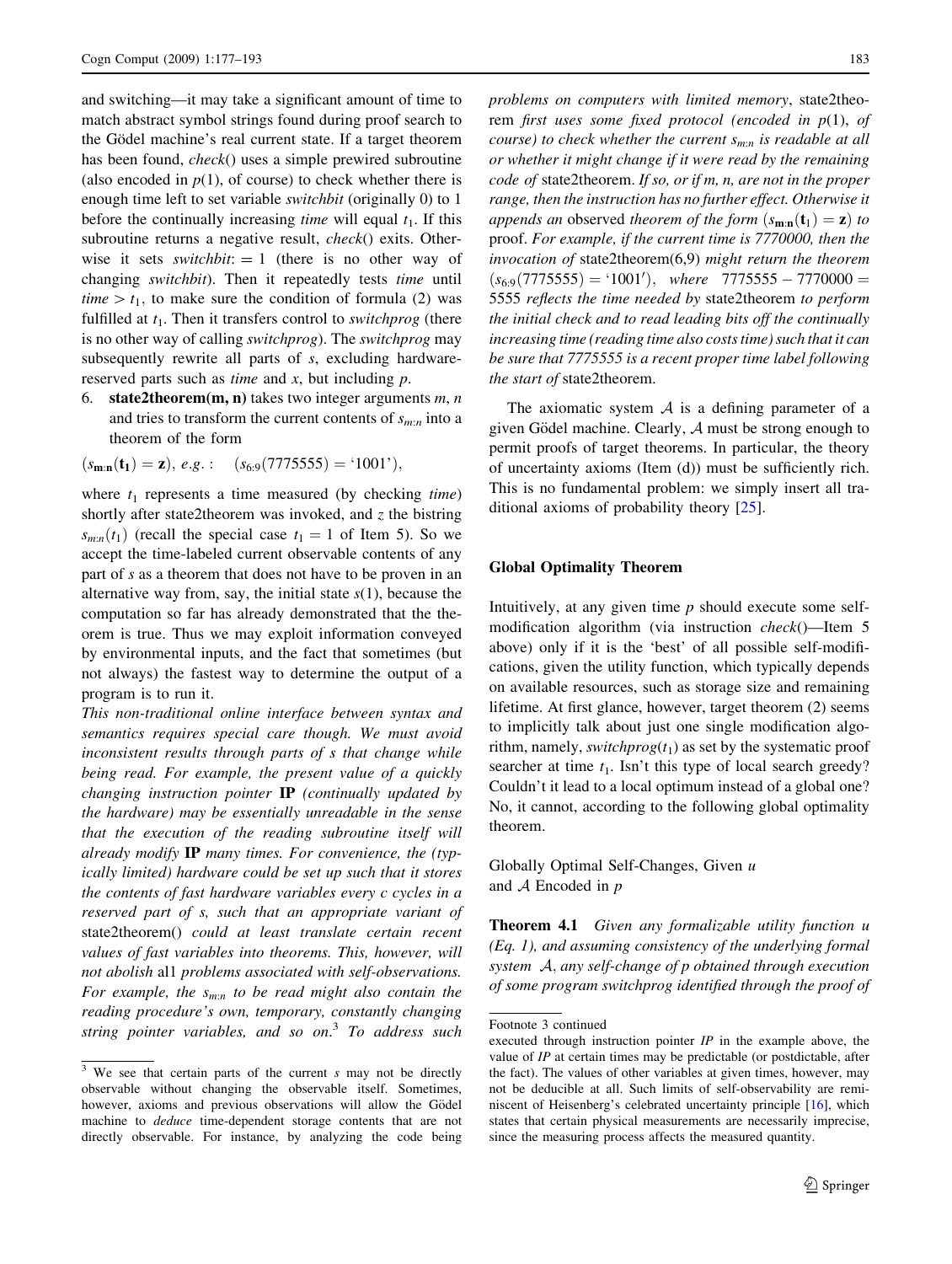a target theorem (2) is globally optimal in the following sense: the utility of starting the execution of the present switchprog is higher than the utility of waiting for the proof searcher to produce an alternative switchprog later.

Proof Target theorem (2) implicitly talks about all the other switchprogs that the proof searcher could produce in the future. To see this, consider the two alternatives of the binary decision: (1) either execute the current switchprog (set switchbit = 1), or (2) keep searching for *proofs* and switchprogs (set switchbit  $= 0$ ) until the systematic searcher comes up with an even better switchprog. Obviously the second alternative concerns all (possibly infinitely many) potential switchprogs to be considered later. That is, if the current switchprog were not the 'best', then the proof searcher would not be able to prove that setting switchbit and executing switchprog will cause higher expected reward than discarding *switchprog*, assuming consistency of  $A$ . Q.E.D.

In order to rephrase this a bit: the target theorem (2) seems to refer only to the *very first* self-change, which may completely rewrite the proof-search subroutine. What is it that prevents later self-changes from being destructive? Well, the first self-change will be executed only if it is provably useful (in the sense of the present untility function  $u$ ) for all future self-changes (for which the present selfchange is setting the stage). This is actually one of the main points of the whole self-referential set-up.

The initial proof searcher of section '['Bias-optimal proof](#page-8-0) search" already generates all possible proofs and *switchprogs* in  $O($ )-optimal fashion. Nevertheless, since it is part of  $p(1)$ , its proofs can speak about the proof searcher itself, possibly triggering proof searcher rewrites resulting in better than merely  $O($ )-optimal performance.

# Global Optimality and Recursive Meta-Levels

One of the most important aspects of our fully self-referential set-up is the following. Any proof of a target theorem automatically proves that the corresponding self-modification is good for all further self-modifications affected by the present one, in recursive fashion. In that sense all possible ''metalevels'' of the self-referential system are collapsed into one.

### Rewriting the Utility Function

<span id="page-7-0"></span>Can't the Gödel machine switch to a program switchprog that rewrites the utility function to a ''bogus'' utility function that makes unfounded promises of big rewards in the near future? No, it cannot. It should be obvious that rewrites of the utility function can happen only if the Gödel machine first can prove that the rewrite is useful according to the present utility function.

Alternative Relaxed Target Theorem

We may replace the target theorem (2) by the following alternative target theorem:

$$
(u[s(t_1) \oplus (switchbit(t_1) = '1'), Env(t_1)] \ge u[s(t_1) \oplus (switchbit(t_1) = '0'), Env(t_1)])
$$
\n(3)

The only difference to the original target theorem (2) is that the " $>$ " sign became a " $\geq$ " sign. That is, the Gödel machine will change itself as soon as it has found a proof that the change will not make things worse. A Global optimality theorem similar to Theorem 4.1 holds; simply replace the last phrase in Theorem 4.1 by: the utility of starting the execution of the present switchprog is at least as high as the utility of waiting for the proof searcher to produce an alternative switchprog later.

How Difficult is it to Prove Target Theorems?

This depends on the tasks and the initial axioms  $A$ , of course. It is straight-forward to devise simple tasks and corresponding consistent A such that there are short and trivial proofs of target theorems.

Even when we initialize the initial problem solver  $e(1)$ by an asymptotically optimal, rather general method such as Hutter's A $ix(t, l)$  [[20,](#page-15-0) [23\]](#page-15-0), it may be straightforward to prove that switching to another strategy is useful, especially when A contains additional prior knowledge in form of axiomatic assumptions beyond those made by  $AIXI(t,l)$ . The latter needs a very time-consuming but constant set-up phase whose costs disappear in the  $O($ )-notation but not in a utility function such as the  $u$  of Eq. [1](#page-2-0). For example, simply construct an environment where maximal reward is achieved by performing a never-ending sequence of simple but rewarding actions, say, repeatedly pressing a lever, plus a very simple axiomatic system  $A$  that permits a short proof showing that it is useful to interrupt the nonrewarding set-up phase and start pressing the lever.

On the other hand, it is possible to construct situations where it is impossible to prove target theorems, for example, by using results of undecidability theory, e.g., [[5,](#page-15-0) [6,](#page-15-0) [14,](#page-15-0) [38](#page-15-0)]. In particular, adopting the extreme notion of triviality embodied by Rice's theorem [[38\]](#page-15-0) (any nontrivial property over general functions is undecidable), only trivial improvements of a given strategy may be provably useful. This notion of triviality, however, clearly does not reflect what is *intuitively* regarded as trivial by scientists. Although many theorems of the machine learning literature in particular, and the computer science literature in general, are limited to functional properties that are trivial in the sense of Rice, they are widely regarded as non-trivial in an intuitive sense. In fact, the infinite domains of function classes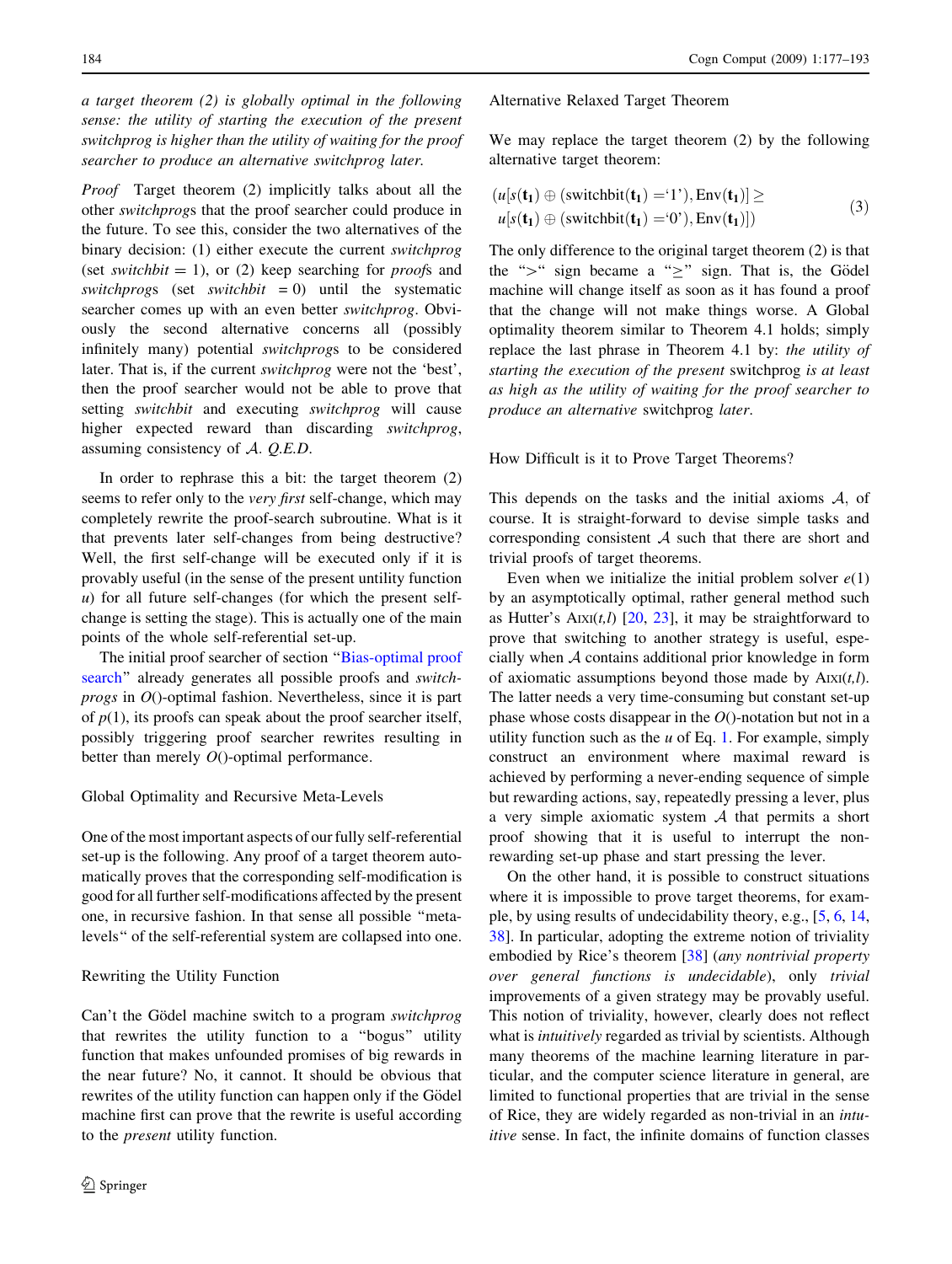addressed by Rice's theorem are irrelevant not only for most scientists dealing with real world problems but also for a typical Gödel machine dealing with a limited number of events that may occur within its limited life time. In general, in between the obviously trivial and the obviously nontrivial cases there are many less obvious ones. The point is: usually we do not know in advance whether it is possible or not to change a given initial problem solver in a provably good way. The traditional approach is to invest human research effort into finding out. A Gödel machine, however, can do this by itself, without essential limits apart from those of computability and provability.

Note that to prove a target theorem, a proof technique does not necessarily have to compute the true expected utilities of switching and not switching—it just needs to determine which is higher. For example, it may be easy to prove that speeding up a subroutine of the proof searcher by a factor of 2 will certainly be worth the negligible (compared to lifetime T) time needed to execute the subroutine-changing algorithm, no matter what is the precise utility of the switch.

#### What About Non-Computable Environments?

The Gödel machine software can produce only computable mappings from input sequences to output sequences. What if the environment is non-computable? Many physicists and other scientists (exceptions: [[46,](#page-15-0) [48](#page-15-0), [59](#page-16-0), [61,](#page-16-0) [77](#page-16-0), [78\]](#page-16-0)) actually seem to assume the real world makes use of all the real numbers, most of which are incomputable. Nevertheless, theorems and proofs are just finite symbol strings, and all treatises of physics contain only computable axioms and theorems, even when some of the theorems can be interpreted as making statements about uncountably many objects, such as all the real numbers. (Note though that the Löwenheim-Skolem Theorem  $[32, 68]$  $[32, 68]$  $[32, 68]$  $[32, 68]$  implies that any first-order theory with an uncountable model such as the real numbers also has a countable model.) In general, formal descriptions of non-computable objects do not at all present a fundamental problem—they may still allow for finding a strategy that provably maximizes utility. If so, a Gödel machine can exploit this. If not, then humans will not have a fundamental advantage over Gödel machines.

#### Bias-Optimal Proof Search

<span id="page-8-0"></span>Here we construct an initial  $p(1)$  that is  $O($ )-optimal in a certain limited sense to be described below, but still might be improved as it is not necessarily optimal in the sense of the given  $u$  (for example, the  $u$  of Eq. [1](#page-2-0) neither mentions nor cares for  $O($ -optimality). Our bias-optimal proof search (BIOPS) is essentially an application of Universal Search [\[28](#page-15-0), [30](#page-15-0)] to proof search. One novelty, however, is this: previous practical variants and extensions of Universal Search have been applied [\[45](#page-15-0), [47](#page-15-0), [54,](#page-16-0) [64\]](#page-16-0) to *offline* program search tasks where the program inputs are fixed such that the same program always produces the same results. In our online setting, however, BIOPS has to take into account that the same proof technique started at different times may yield different proofs, as it may read parts of s (e.g., inputs) that change as the machine's life proceeds.

Online Universal Search in Proof Space

BIOPS starts with a probability distribution  $P$  (the initial bias) on the proof techniques w that one can write in  $\mathcal{L}$ , e.g.,  $P(w) = K^{-l(w)}$  for programs composed from K possible instructions [\[30](#page-15-0)]. BIOPS is near-bias-optimal [\[54\]](#page-16-0) in the sense that it will not spend much more time on any proof technique than it deserves, according to its probabilistic bias, namely, not much more than its probability times the total search time:

**Definition 5.1** (bias-optimal searchers [\[54](#page-16-0)]) Let  $R$  be a problem class,  $C$  be a search space of solution candidates (where any problem  $r \in \mathcal{R}$  should have a solution in C),  $P(q | r)$  be a task-dependent bias in the form of conditional probability distributions on the candidates  $q \in \mathcal{C}$ . Suppose that we also have a predefined procedure that creates and tests any given q on any  $r \in \mathcal{R}$  within time  $t(q,r)$  (typically unknown in advance). Then a searcher is n-bias-optimal  $(n \geq 1)$  if for any maximal total search time  $T_{total} > 0$  it is guaranteed to solve any problem  $r \in \mathcal{R}$  if it has a solution  $p \in \mathcal{C}$  satisfying  $t(p,r) \leq P(p \mid r)T_{total}/n$ . It is bias-optimal if  $n = 1$ .

**Method 5.1** (BIOPS) In phase  $(i = 1, 2, 3, ...)$  Do: For all self-delimiting [\[30](#page-15-0)] proof techniques  $w \in \mathcal{L}$  satisfying  $P(w) > 2^{-i}$  Do:

- 1. Run w until halt or error (such as division by zero) or  $2^{i}P(w)$  steps consumed.
- 2. Undo effects of w on  $s^p$  (does not cost significantly more time than executing  $w$ ).

A proof technique  $w$  can interrupt Method 5.1 only by invoking instruction check() (Item 5), which may transfer control to switchprog (which possibly even will delete or rewrite Method 5.1). Since the initial  $p$ runs on the formalized hardware, and since proof techniques tested by  $p$  can read  $p$  and other parts of  $s$ , they can produce proofs concerning the (expected) performance of p and BIOPS itself. Method 5.1 at least has the optimal order of computational complexity in the following sense.

**Theorem 5.1** If independently of variable time(s) some unknown fast proof technique w would require at most  $f(k)$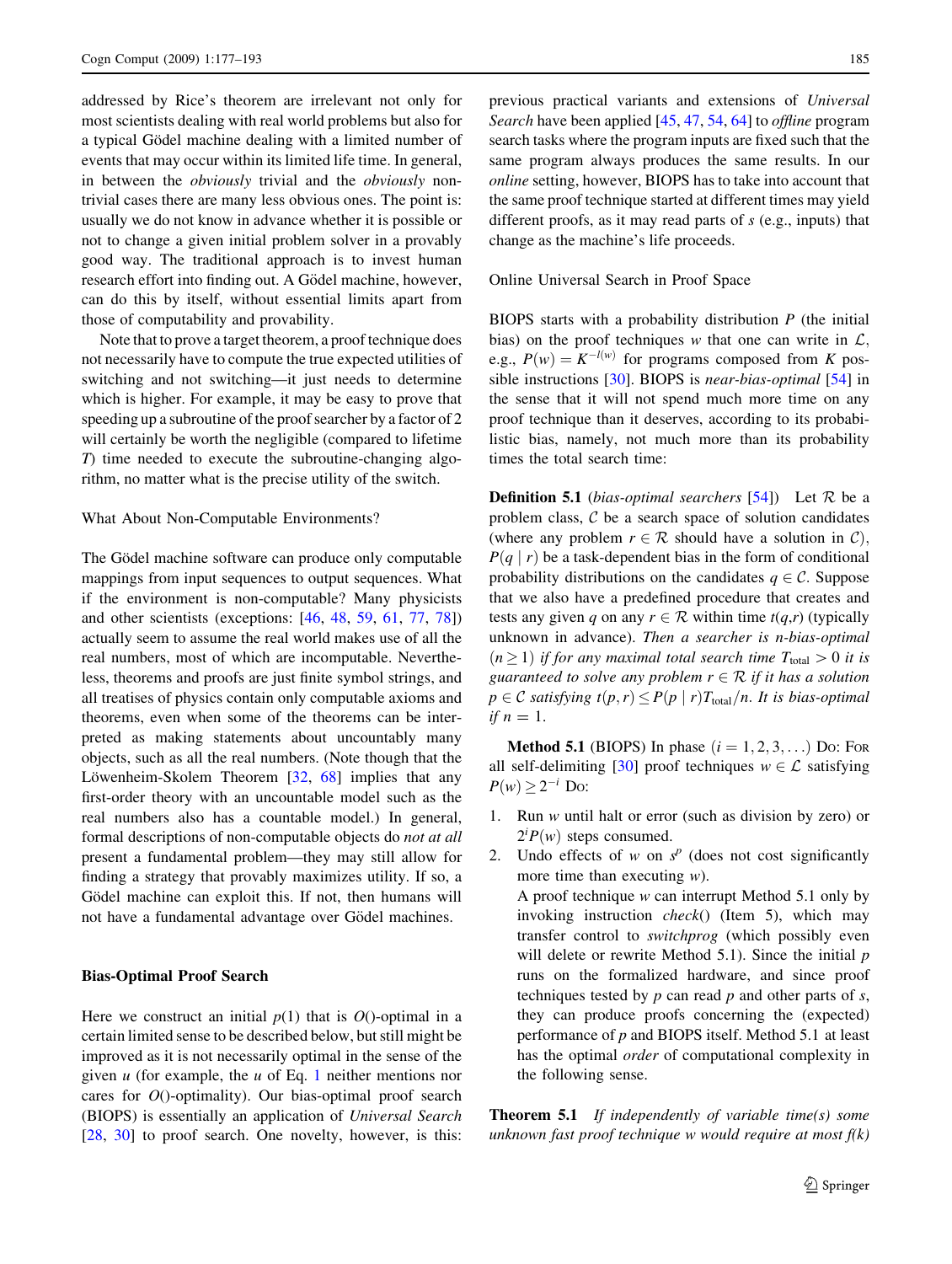steps to produce a proof of difficulty measure k (an integer depending on the nature of the task to be solved), then Method 5.1 will need at most  $O(f(k))$  steps.

Proof It is easy to see that Method 5.1 will need at most  $O(f(k)/P(w)) = O(f(k))$  steps—the constant factor  $1/P(w)$ does not depend on  $k$ .  $Q.E.D$ .

The initial proof search itself is merely  $O($ )-optimal. Note again, however, that the proofs themselves may concern quite different, arbitrary formalizable notions of optimality (stronger than those expressible in the  $O($ )notation) embodied by the given, problem-specific, formalized utility function  $u$ , in particular, the maximum future reward in the sense of Eq. [1.](#page-2-0) This may provoke useful, constant-affecting rewrites of the initial proof searcher despite its limited (yet popular and widely used) notion of  $O($ )-optimality. Once a useful rewrite has been found and executed after some initial fraction of the Gödel machine 's total lifetime, the restrictions of  $O($ )-optimality need not be an issue any more.

How a Surviving Proof Searcher may Use the Optimal Ordered Problem Solver to Solve Remaining Proof Search Tasks

The following is not essential for this article. Let us assume that the execution of the switchprog corresponding to the first found target theorem has not rewritten the code of  $p$  itself the current p is still equal to  $p(1)$ —and has reset *switchbit* and returned control to p such that it can continue where it was interrupted. In that case the BIOPS subroutine of  $p(1)$  can use the Optimal Ordered Problem Solver (OOPS) [[54\]](#page-16-0) to accelerate the search for the *n*th target theorem  $(n>1)$  by reusing proof techniques for earlier found target theorems where possible. The basic ideas are as follows (details: [\[54](#page-16-0)]).

Whenever a target theorem has been proven,  $p(1)$  freezes the corresponding proof technique: it becomes nonwritable by proof techniques to be tested in later proof search tasks, but remains readable, such that it can be copy edited and/or invoked as a subprogram by future proof techniques. We also allow prefixes of proof techniques to temporarily rewrite the probability distribution on their suffixes [[54\]](#page-16-0), thus essentially rewriting the probabilitybased search procedure (an incremental extension of Method 5.1) based on previous experience. As a side effect we metasearch for faster search procedures, which can greatly accelerate the learning of new tasks [[54\]](#page-16-0).

<span id="page-9-0"></span>Given a new proof search task, BIOPS performs OOPS by spending half the total search time on a variant of Method 5.1 that searches only among self-delimiting [\[9,](#page-15-0) [29\]](#page-15-0) proof techniques starting with the most recently frozen proof technique. The rest of the time is spent on fresh proof techniques with arbitrary prefixes (which may reuse previously frozen proof techniques though) [[54\]](#page-16-0). (We could also search for a generalizing proof technique solving all proof search tasks so far. In the first half of the search we would not have to test proof techniques on tasks other than the most recent one, since we already know that their prefixes solve the previous tasks [\[54](#page-16-0)].)

It can be shown that OOPS is essentially 8-bias-optimal (see Definition 5.1) given either the initial bias or intermediate biases due to frozen solutions to previous tasks [\[54](#page-16-0)]. This result immediately carries over to BIOPS. In order to summarize, BIOPS essentially allocates part of the total search time for a new task to proof techniques that exploit previous successful proof techniques in computable ways. If the new task can be solved faster by copy editing/ invoking previously frozen proof techniques than by solving the new proof search task from scratch, then BIOPS will discover this and profit thereof. If not, then at least it will not be significantly slowed down by the previous solutions—BIOPS will remain 8-bias-optimal.

Recall, however, that BIOPS is not the only possible way of initializing the Gödel machine's proof searcher. The global optimality Theorem 4.1 (see '['Global optimality](#page-6-0) [theorem](#page-6-0)'' section) expresses optimality with respect to whichever initial proof searcher we choose.

## Discussion and Previous Work

Here we list a few examples of possible types of selfimprovements, Gödel machine applicability to various tasks defined by various utility functions and environments, probabilistic hardware, and relations to previous work. We also briefly discuss self-reference and consciousness.

Possible Types of Gödel Machine Self-Improvements

Which provably useful self-modifications are possible? There are few limits to what a Gödel machine might do.

- 1. In one of the simplest cases it might leave its basic proof searcher intact and just change the ratio of timesharing between the proof searching subroutine and the subpolicy  $e$ —those parts of p responsible for interaction with the environment.
- 2. Or the Gödel machine might modify  $e$  only. For example, the initial  $e(1)$  may be a program that regularly stores limited memories of past events somewhere in s; this might allow  $p$  to derive that it would be useful to modify e such that e will conduct certain experiments to increase the knowledge about the environment, and use the resulting information to increase reward intake. In this sense the Gödel machine embodies a principled way of dealing with the exploration versus exploitation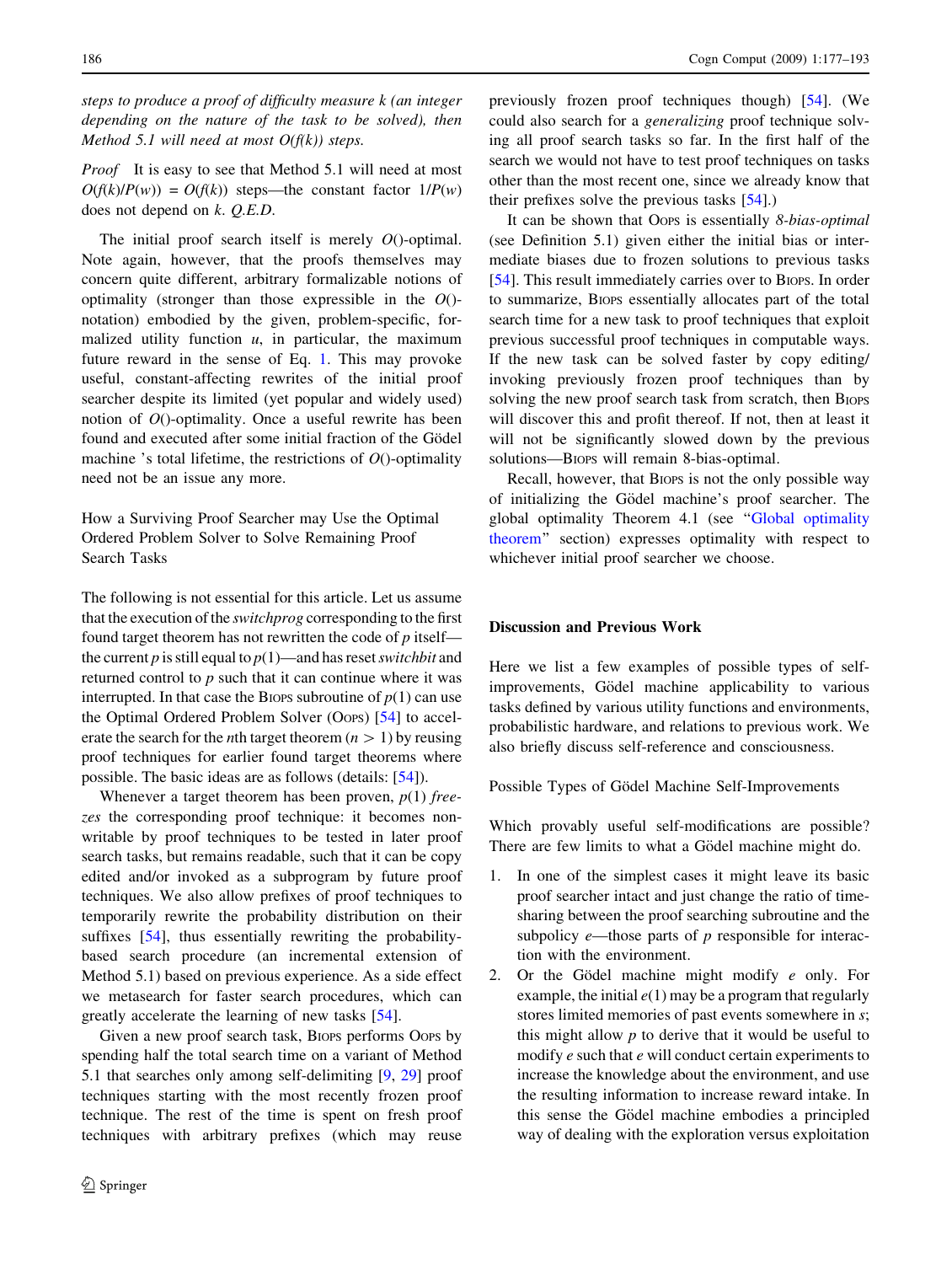problem [\[24](#page-15-0)]. Note that the expected utility (Eq. [1](#page-2-0)) of conducting some experiment may exceed the one of not conducting it, even when the experimental outcome later suggests to keep acting in line with the previous e.

- 3. The Gödel machine might also modify its very axioms to speed things up, provided this is provably useful according to the old axioms. For example, it might find a proof that the original axioms should be replaced or augmented by theorems derivable from the original axioms.
- 4. The Gödel machine might even change its own utility function and target theorem, but can do so only if their new values are provably better according to the old ones.
- 5. In many cases we do not expect the Gödel machine to replace its proof searcher by code that completely abandons the search for proofs. Instead we expect that only certain subroutines of the proof searcher will be sped up—compare the example in section ''[How](#page-7-0) [difficult is it to prove target theorems?](#page-7-0)''—or that perhaps just the order of generated proofs will be modified in problem-specific fashion. This could be done by modifying the probability distribution on the proof techniques of the initial bias-optimal proof searcher from the "Bias-optimal proof search" section.
- 6. In general, the utility of limited rewrites may often be easier to prove than the one of total rewrites. For example, suppose it is 8.00 pm and our Gödel machine-controlled agent's permanent goal is to maximize future expected reward, using the (alternative) target theorem (3). Part thereof is to avoid hunger. There is nothing in its fridge, and shops close down at 8.30 pm. It does not have time to optimize its way to the supermarket in every little detail, but if it does not get going right now it will stay hungry tonight (in principle such near-future consequences of actions should be easily provable, possibly even in a way related to how humans prove advantages of potential actions to themselves). That is, if the agent's previous policy did not already include, say, an automatic daily evening trip to the supermarket, the policy provably should be rewritten at least in a very limited and simple way right now, while there is still time, such that the agent will surely get some food tonight, without affecting less urgent future behavior that can be optimized/decided later, such as details of the route to the food, or of tomorrow's actions.
- <span id="page-10-0"></span>7. In certain uninteresting environments reward is maximized by becoming dumb. For example, a given task may require to repeatedly and forever execute the same pleasure center-activating action, as quickly as possible. In such cases the Gödel machine may delete most of its more time-consuming initial software including the proof searcher.

8. Note that there is no reason why a Gödel machine should not augment its own hardware. Suppose its lifetime is known to be 100 years. Given a hard problem and axioms restricting the possible behaviors of the environment, the Gödel machine might find a proof that its expected cumulative reward will increase if it invests 10 years into building faster computational hardware, by exploiting the physical resources of its environment.

#### Example Applications

Traditional examples that do not involve significant interaction with a probabilistic environment are easily dealt with in our reward-based framework:

Example 6.1 (Time-limited NP-hard optimization) The initial input to the Gödel machine is the representation of a connected graph with a large number of nodes linked by edges of various lengths. Within given time  $T$  it should find a cyclic path connecting all nodes. The only real-valued reward will occur at time T. It equals 1 divided by the length of the best path found so far (0 if none was found). There are no other inputs. The by-product of maximizing expected reward is to find the shortest path findable within the limited time, given the initial bias.

Example 6.2 (Fast theorem proving) Prove or disprove as quickly as possible that all even integers  $>2$  are the sum of two primes (Goldbach's conjecture). The reward is 1/t, where  $t$  is the time required to produce and verify the first such proof.

More general cases are as follows.

Example 6.3 (Maximizing expected reward with bounded resources) A cognitive robot that needs at least 1 l of gasoline per hour interacts with a partially unknown environment, trying to find hidden, limited gasoline depots to occasionally refuel its tank. It is rewarded in proportion to its lifetime, and dies after at most 100 years or as soon as its tank is empty or it falls off a cliff, and so on. The probabilistic environmental reactions are initially unknown but assumed to be sampled from the axiomatized Speed Prior [[51\]](#page-15-0), according to which hard-to-compute environmental reactions are unlikely. This permits a computable strategy for making near-optimal predictions [[51\]](#page-15-0). One byproduct of maximizing expected reward is to maximize expected lifetime.

Example 6.4 (Optimize any suboptimal problem solver) Given any formalizable problem, implement a suboptimal but known problem solver as software on the Gödel machine hardware, and let the proof searcher of '['Bias](#page-8-0)[optimal proof search'](#page-8-0)' section run in parallel.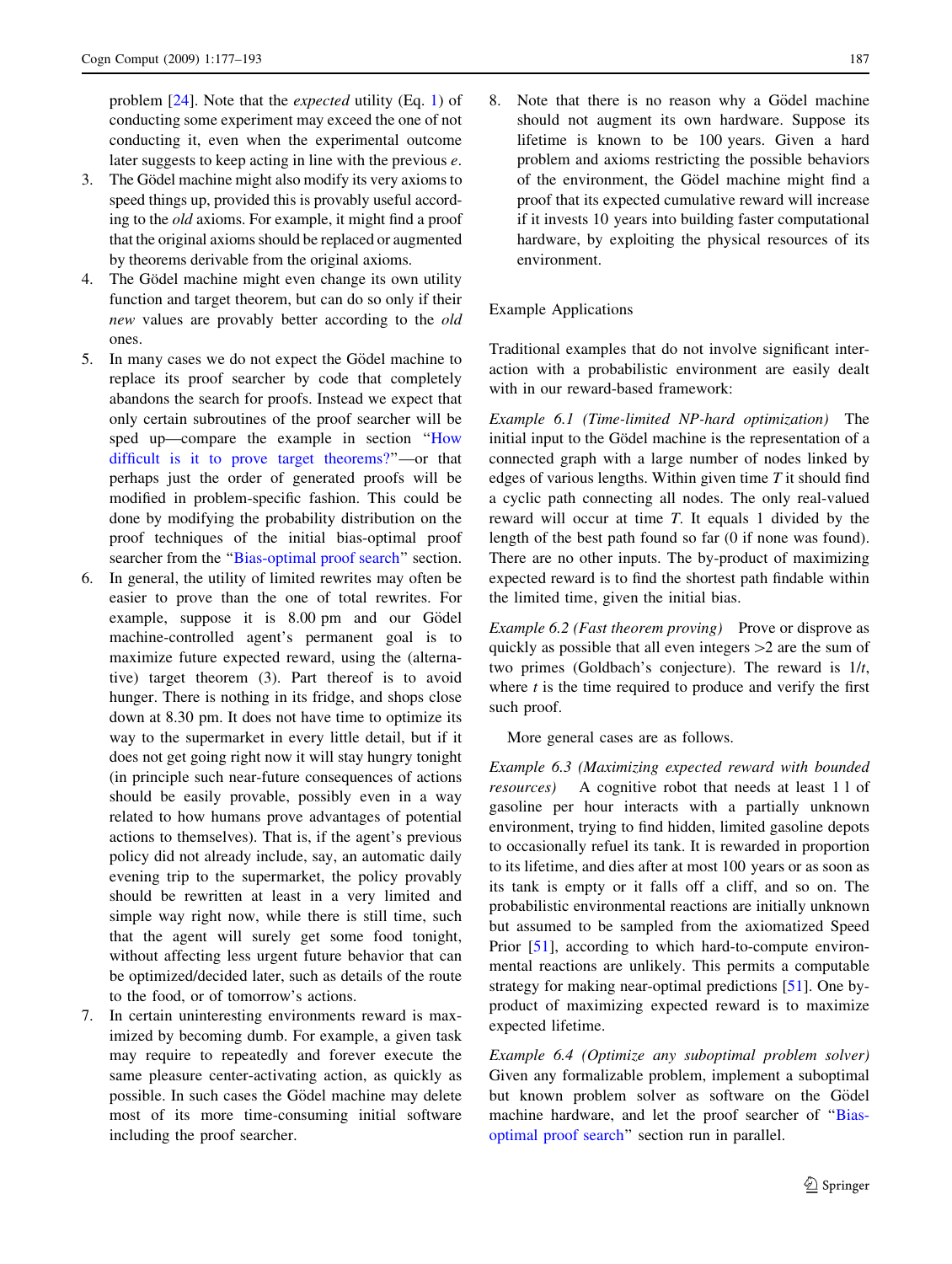#### Probabilistic Gödel Machine Hardware

Above we have focused on an example deterministic machine living in a possibly probabilistic environment. It is straightforward to extend this to computers whose actions are computed in probabilistic fashion, given the current state. Then the expectation calculus used for probabilistic aspects of the environment simply has to be extended to the hardware itself, and the mechanism for verifying proofs has to take into account that there is no such thing as a certain theorem—at best there are formal statements which are true with such and such probability. In fact, this may be the most realistic approach as any physical hardware is errorprone, which should be taken into account by realistic probabilistic Gödel machines.

Probabilistic settings also automatically avoid certain issues of axiomatic consistency. For example, predictions proven to come true with probability less than 1.0 do not necessarily cause contradictions even when they do not match the observations.

# Relations to Previous Work

Despite (or maybe because of) the ambitiousness and potential power of self-improving machines, there has been little work in this vein outside our own labs at IDSIA and TU München. Here we will list essential differences between the Gödel machine and our previous approaches to 'learning to learn,' 'metalearning,' self-improvement, selfoptimization, and so on.

The most closely related approaches are Hutter's HSEARCH and  $AIXI(t,l)$ . For historical reasons, however, we will first discuss Levin's Universal Search and Hutter's AIXI.

# Gödel Machine Versus Universal Search

Unlike the fully self-referential Gödel machine, Levin's Universal Search [[28,](#page-15-0) [30](#page-15-0)] has a hardwired, unmodifiable meta-algorithm that cannot improve itself. It is asymptotically optimal for inversion problems whose solutions can be quickly verified in  $O(n)$  time (where *n* is the solution size), but it will always suffer from the same huge constant slowdown factors (typically  $\gg 10^{1000}$ ) buried in the O()notation. The self-improvements of a Gödel machine, however, can be more than merely  $O($ )-optimal, since its utility function may formalize a stonger type of optimality that does not ignore huge constants just because they are constant—compare the utility function of Eq. [1](#page-2-0).

<span id="page-11-0"></span>Furthermore, the Gödel machine is applicable to general lifelong RL tasks [[24\]](#page-15-0) where Universal Search is not asymptotically optimal, and not even applicable, since in RL the evaluation of some behavior's value in principle consumes the learner's entire life! So the naive test of whether a program is good or not would consume the entire life. That is, we could test only one program; afterwards life would be over.

Therefore, to achieve their objective, general RL machines must do things that Universal Search does not do, such as predicting future tasks and rewards. This partly motivates Hutter's universal RL machine AIXI, to be discussed next.

# Gödel Machine Versus AIXI

Unlike Gödel machines, Hutter's recent AIXI model [[20,](#page-15-0) [23](#page-15-0)] generally needs unlimited computational resources per input update. It combines Solomonoff's universal prediction scheme [[70,](#page-16-0) [71\]](#page-16-0) with an expectimax computation. In discrete cycle  $k = 1, 2, 3, \ldots$ , action  $y(k)$  results in perception  $x(k)$  and reward  $r(k)$ , both sampled from the unknown (reactive) environmental probability distribution  $\mu$ . AIXI defines a mixture distribution  $\xi$  as a weighted sum of distributions  $v \in M$ , where M is any class of distributions that includes the true environment  $\mu$ . For example,  $M$  may be a sum of all computable distributions [\[70](#page-16-0), [71](#page-16-0)], where the sum of the weights does not exceed 1. In cycle  $k + 1$ , AIXI selects as next action the first in an action sequence maximizing  $\xi$ -predicted reward up to some given horizon. Recent work [[22\]](#page-15-0) demonstrated AIXI's optimal use of observations as follows. The Bayes-optimal policy  $p^{\xi}$  based on the mixture  $\xi$  is self-optimizing in the sense that its average utility value converges asymptotically for all  $\mu \in \mathcal{M}$  to the optimal value achieved by the (infeasible) Bayes-optimal policy  $p^{\mu}$  which knows  $\mu$  in advance. The necessary condition that  $M$  admits selfoptimizing policies is also sufficient. Furthermore,  $p^{\xi}$  is Pareto-optimal in the sense that there is no other policy yielding higher or equal value in *all* environments  $v \in M$ and a strictly higher value in at least one [\[22](#page-15-0)].

While AIXI clarifies certain theoretical limits of machine learning, it is computationally intractable, especially when  $M$  includes all computable distributions. This drawback motivated work on the time-bounded, asymptotically optimal AIXI(*t*,*l*) system [\[20](#page-15-0)] and the related HSEARCH [\[21](#page-15-0)], both to be discussed next.

#### Gödel Machine Versus HSEARCH and  $AIXI(t, l)$

Now we come to the most closely related previous work; so we will go an extra length to point out the main novelties of the Gödel machine.

Hutter's non-self-referential but still  $O()$ -optimal 'fast-est' algorithm for all well-defined problems HSEARCH [[21\]](#page-15-0) uses a hardwired brute force proof searcher and ignores the costs of proof search. Assume discrete input/output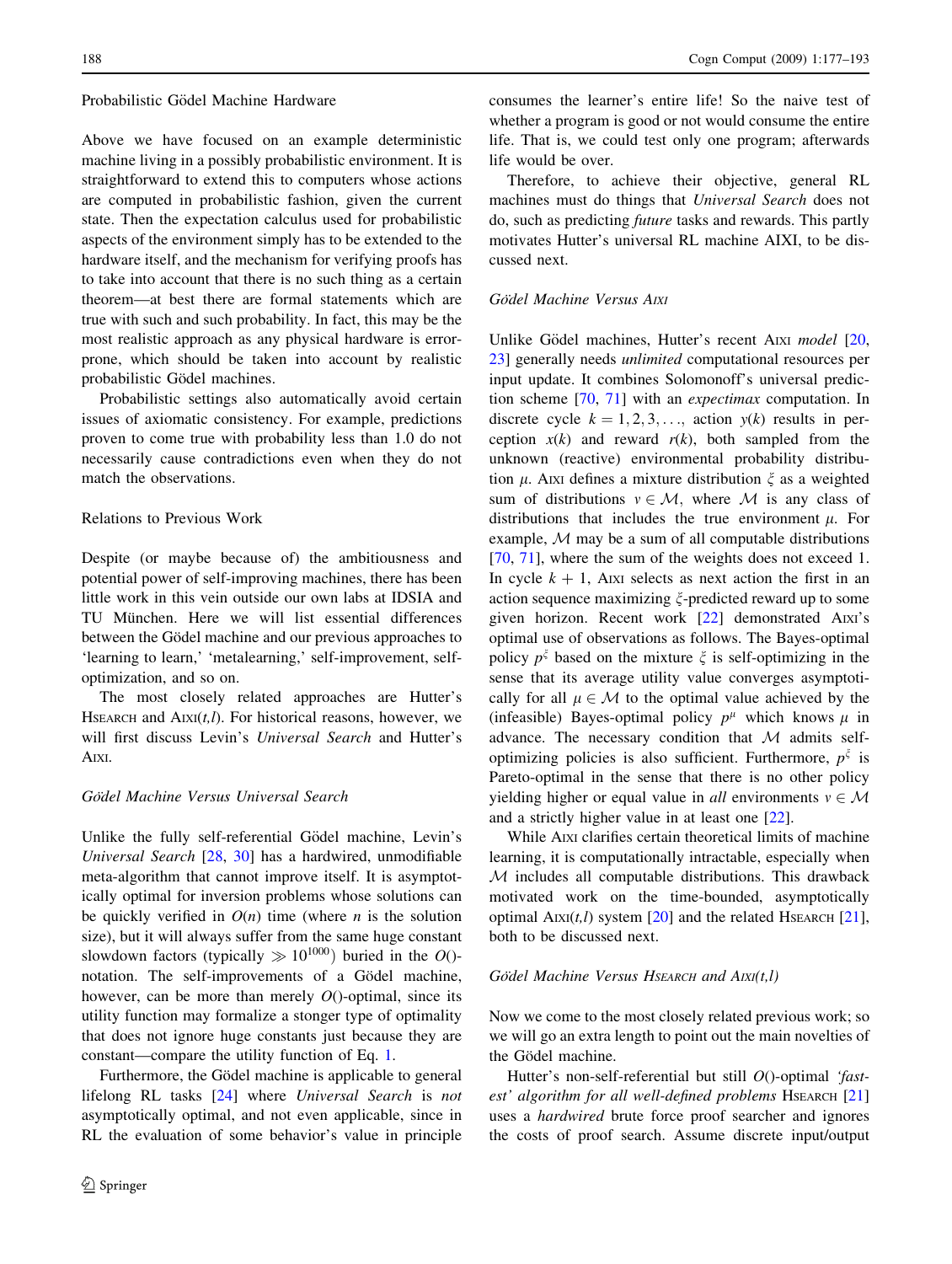domains X/Y, a formal problem specification  $f : X \rightarrow Y$  (say, a functional description of how integers are decomposed into their prime factors), and a particular  $x \in X$  (say, an integer to be factorized). HSEARCH orders all proofs of an appropriate axiomatic system by size to find programs  $q$ that for all  $z \in X$  provably compute  $f(z)$  within time bound  $t<sub>a</sub>(z)$ . Simultaneously it spends most of its time on executing the q with the best currently proven time bound  $t<sub>a</sub>(x)$ . It turns out that HSEARCH is as fast as the *fastest* algorithm that provably computes  $f(z)$  for all  $z \in X$ , save for a constant factor smaller than  $1 + \varepsilon$  (arbitrary  $\varepsilon > 0$ ) and an *f*-specific but *x*-independent additive constant  $[21]$  $[21]$ . This constant may be enormous though.

Hutter's AIXI(t,l) [\[20](#page-15-0)] is related. In discrete cycle  $k =$  $1, 2, 3, \ldots$  of AIXI $(t, l)$ 's lifetime, action  $y(k)$  results in perception  $x(k)$  and reward  $r(k)$ , where all quantities may depend on the complete history. Using a universal computer such as a TM,  $AIXI(t, l)$  needs an initial offline setup phase (prior to interaction with the environment) where it uses a hardwired brute force proof searcher to examine all proofs of length at most L, filtering out those that identify programs (of maximal size  $l$  and maximal runtime  $t$  per cycle) which not only could interact with the environment but which for all possible interaction histories also correctly predict a lower bound of their own expected future reward. In cycle k,  $AIXI(t, l)$  then runs all programs identified in the setup phase (at most  $2<sup>l</sup>$ ), finds the one with highest self-rating, and executes its corresponding action. The problem-independent setup time (where almost all of the work is done) is  $O(L \cdot 2^L)$ . The online time per cycle is  $O(t \cdot 2^l)$ . Both are constant but typically huge.

Advantages and Novelty of the Gödel Machine. There are major differences between the Gödel machine and Hutter's HSEARCH  $[21]$  $[21]$  and AIXI(t,l)  $[20]$  $[20]$ , including the following.

- (a) The theorem provers of HSEARCH and  $AIXI(t,l)$  are hardwired, non-self-referential, unmodifiable metaalgorithms that cannot improve themselves. That is, they will always suffer from the same huge constant slowdowns (typically  $\gg 10^{1000}$ ) buried in the O()notation. But there is nothing in principle that prevents the truly self-referential code of a Gödel machine from proving and exploiting drastic reductions of such constants, in the best possible way that provably constitutes an improvement, if there is any.
- (b) The demonstration of the  $O($ -optimality of HSEARCH and  $AIXI(t,l)$  depends on a clever allocation of computation time to some of their unmodifiable meta-algorithms. Our global optimality theorem (Theorem 4.1, ''[Global optimality theorem](#page-6-0)'' section), however, is justified through a quite different type of reasoning which indeed exploits and crucially

depends on the fact that there is no unmodifiable software at all, and that the proof searcher itself is readable, modifiable, and can be improved. This is also the reason why its self-improvements can be more than merely  $O($ )-optimal.

- (c) HSEARCH uses a ''trick'' of proving more than is necessary which also disappears in the sometimes quite misleading  $O($ )-notation: it wastes time on finding programs that provably compute  $f(z)$  for all  $z \in X$  even when the current  $f(x)(x \in X)$  is the only object of interest. A Gödel machine, however, needs to prove only what is relevant to its goal formalized by  $u$ . For example, the general  $u$  of Eq. [1](#page-2-0) completely ignores the limited concept of  $O($ )-optimality, but instead formalizes a stronger type of optimality that does not ignore huge constants just because they are constant.
- (d) Both the Gödel machine and  $A_{IX}I(t,l)$  can maximize expected reward (HSEARCH cannot). But the Gödel machine is more flexible as we may plug in any type of formalizable utility function (e.g., worst case reward), and unlike  $AIXI(t, l)$  it does not require an enumerable environmental distribution.

Nevertheless, we may use  $AIXI(t, l)$  or HSEARCH or other less general methods to initialize the substring  $e$  of  $p$  which is responsible for interaction with the environment. The Gödel machine will replace  $e(1)$  as soon as it finds a provably better strategy.

It is the self-referential aspects of the Gödel machine that relieve us of much of the burden of careful algorithm design required for  $AIXI(t,l)$  and HSEARCH. They make the Gödel machine both conceptually simpler *and* more general.

## Gödel Machine Versus Oops

The Oops [[52,](#page-16-0) [54\]](#page-16-0) (used by Biops in the section "[How a](#page-9-0) [surviving proof searcher may use the optimal ordered](#page-9-0) [problem solver to solve remaining proof search tasks](#page-9-0)'') extends Universal Search. It is a bias-optimal (see Definition 5.1) way of searching for a program that solves each problem in an ordered sequence of problems of a rather general type, continually organizing and managing and reusing earlier acquired knowledge. Solomonoff recently also proposed related ideas for a scientist's assistant [[72\]](#page-16-0) that modifies the probability distribution of Universal Search [[28\]](#page-15-0) based on experience.

Like Universal Search, Oops is not directly applicable to RL problems. A provably optimal RL machine must somehow prove properties of otherwise un-testable behaviors (such as: what is the expected reward of this behavior which one cannot naively test as there is not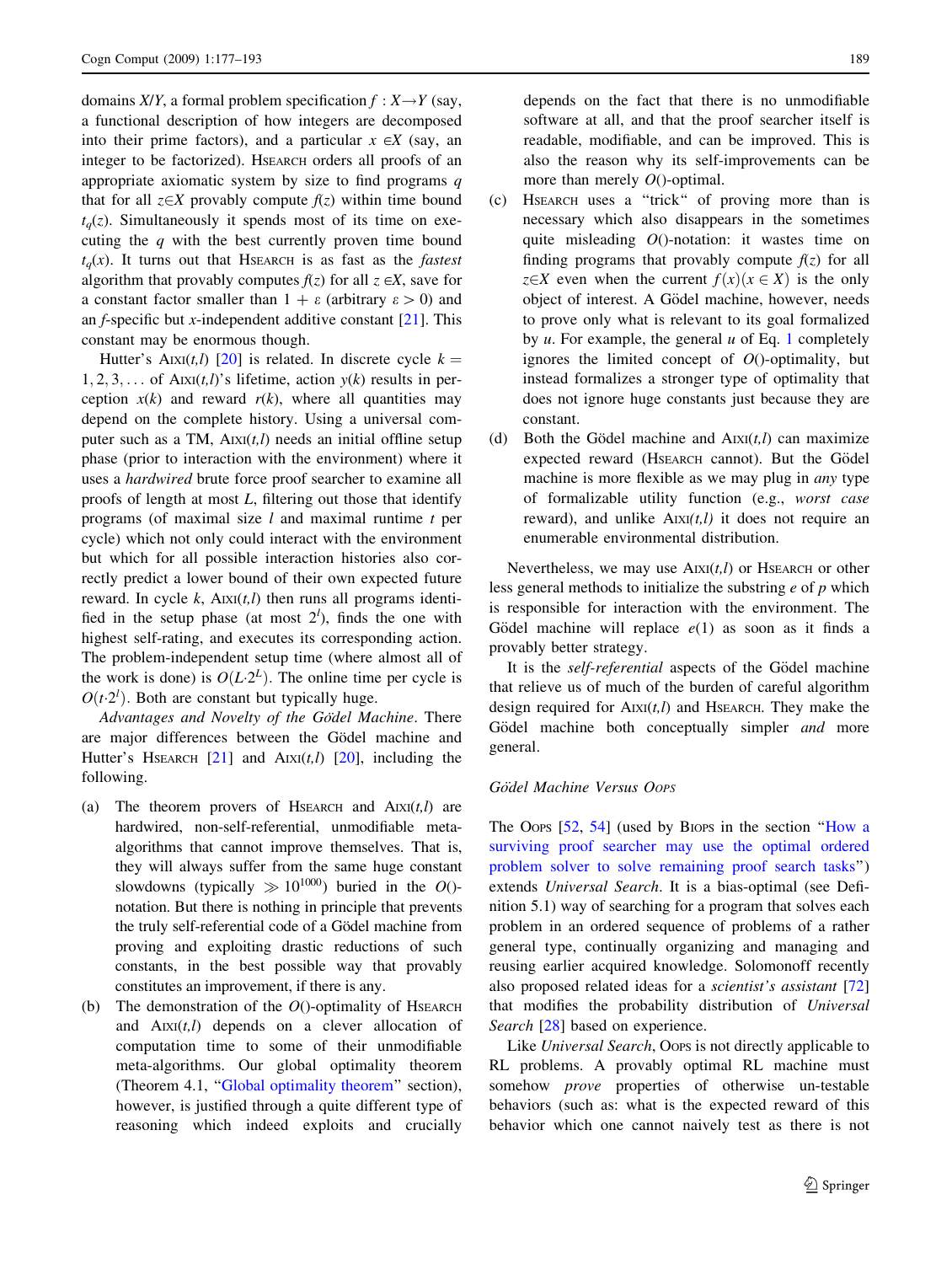enough time). That is part of what the Gödel machine does: it tries to greatly cut testing time, replacing naive timeconsuming tests by much faster proofs of predictable test outcomes whenever this is possible.

Proof verification itself can be performed very quickly. In particular, verifying the correctness of a found proof typically does not consume the remaining life. Hence the Gödel machine may use Oops as a bias-optimal proofsearching submodule (see section '['How a surviving proof](#page-9-0) [searcher may use the optimal ordered problem solver to](#page-9-0) [solve remaining proof search tasks'](#page-9-0)'). Since the proofs themselves may concern quite different, arbitrary notions of optimality (not just bias-optimality), the Gödel machine is more general than plain OOPS. But it is not just an extension of OOPS. Instead of OOPS it may as well use nonbias-optimal alternative methods to initialize its proof searcher. On the other hand, OOPS is not just a precursor of the Gödel machine. It is a stand-alone, incremental, biasoptimal way of allocating runtime to programs that reuse previously successful programs, and is applicable to many traditional problems, including but not limited to proof search.

# Gödel Machine Versus Success-Story Algorithm and Other Metalearners

A learner's modifiable components are called its policy. An algorithm that modifies the policy is a learning algorithm. If the learning algorithm has modifiable components represented as part of the policy, then we speak of a self-modifying policy (SMP) [\[63](#page-16-0)]. SMPs can modify the way they modify themselves, and so on. The Gödel machine has an SMP.

In previous practical work we used the success-story algorithm (SSA) to force some (stochastic) SMP to trigger better and better self-modifications [\[49](#page-15-0), [63](#page-16-0), [64](#page-16-0)]. During the learner's life-time, SSA is occasionally called at times computed according to SMP itself. SSA uses backtracking to undo those SMP-generated SMP-modifications that have not been empirically observed to trigger lifelong reward accelerations (measured up until the current SSA call—this evaluates the long-term effects of SMP-modifications setting the stage for later SMP-modifications). SMPmodifications that survive SSA represent a lifelong success history. Until the next SSA call, they build the basis for additional SMP-modifications. Solely by self-modifications our SMP/SSA-based learners solved a complex task in a partially observable environment whose state space is far bigger than most found in the literature [[63](#page-16-0)].

The Gödel machine's training algorithm is theoretically much more powerful than SSA though. SSA empirically measures the usefulness of previous self-modifications, and does not necessarily encourage provably optimal ones. Similar drawbacks hold for Lenat's human-assisted, nonautonomous, self-modifying learner [\[27](#page-15-0)], our Meta-Genetic Programming [[41\]](#page-15-0) extending Cramer's Genetic Programming [[3,](#page-14-0) [11](#page-15-0)], our metalearning economies [[41\]](#page-15-0) extending Holland's machine learning economies [\[19](#page-15-0)], and gradientbased metalearners for continuous program spaces of differentiable RNNs [\[17](#page-15-0), [44](#page-15-0)]. All these methods, however, could be used to seed  $p(1)$  with an initial policy.

# Gödel Machines and Consciousness

In recent years the topic of self-reference and consciousness in cognitive systems has gained some credibility as a serious research issue, at least in philosophy and neuroscience, e.g., [\[1](#page-14-0), [2,](#page-14-0) [7](#page-15-0), [12,](#page-15-0) [15](#page-15-0), [66,](#page-16-0) [69\]](#page-16-0). However, there has been a lack of technical justifications of consciousness: so far nobody has shown that self-reference and consciousness are provably useful for solving problems, although problem solving is considered of central importance in philosophy [[37\]](#page-15-0).

In a certain sense, the fully self-referential Gödel machine may be viewed as providing just such a technical justification [\[56](#page-16-0)]. It may be called ''conscious'' or ''self-aware'' in the sense that its entire behavior is open to self-introspection, and modifiable. It may 'step outside of itself' [\[18](#page-15-0)] by executing self-changes that are provably good, where the proof searcher itself is subject to analysis and change through the proof techniques it tests. And this type of total self-reference is precisely the reason for its optimality as a problem solver, in the sense of Theorem 4.1.

# No Free Lunch?

Don't the "no free lunch theorems" [\[76](#page-16-0)] say that it is impossible to construct universal problem solvers? No, they do not. They refer to the very special case of problems sampled from *i.i.d.* uniform distributions on *finite* problem spaces. See the discussion of no free lunch theorems in an earlier paper [\[54](#page-16-0)].

#### Summary

In 1931, Kurt Gödel laid the foundations of theoretical computer science, using elementary arithmetics to build a universal programming language for encoding arbitrary proofs, given an arbitrary enumerable set of axioms. He went on to construct self-referential formal statements that claim their own unprovability, using Cantor's diagonalization trick [[8](#page-15-0)] to demonstrate that formal systems such as traditional mathematics are either flawed in a certain sense or contain unprovable but true statements [[14](#page-15-0)]. Since Gödel's exhibition of the fundamental limits of proof and computation, and Konrad Zuse's subsequent construction of the first working programmable computer (1935–1941),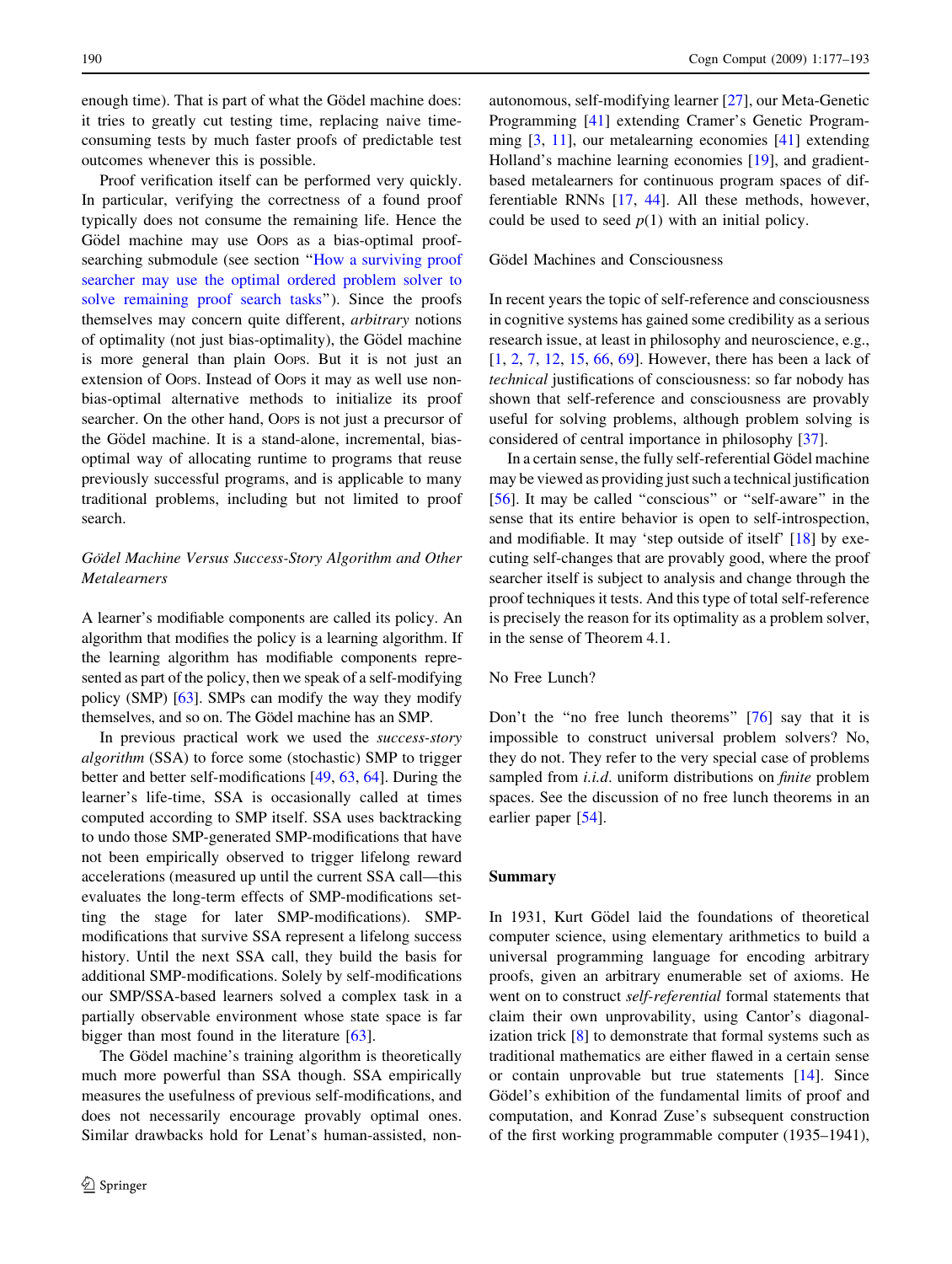there has been a lot of work on specialized algorithms solving problems taken from more or less general problem classes. Apparently, however, one remarkable fact has until recently escaped the attention of computer scientists: it is possible to use self-referential proof systems to build optimally efficient yet conceptually very simple universal problem solvers—ultimate cognitive agents.

The initial software  $p(1)$  of our Gödel machine runs an initial, typically sub-optimal problem solver, e.g., one of Hutter's approaches [\[20](#page-15-0), [21\]](#page-15-0) which have at least an optimal order of complexity, or some less general method [\[24](#page-15-0)]. Simultaneously, it runs an  $O($ )-optimal initial proof searcher using an online variant of Universal Search to test proof techniques, which are programs able to compute proofs concerning the system's own future performance, based on an axiomatic system  $A$  encoded in  $p(1)$ , describing a formal utility function u, the hardware and  $p(1)$  itself. If there is no provably good, globally optimal way of rewriting  $p(1)$  at all, then humans will not find one either. But if there is one, then  $p(1)$  itself can find and exploit it. This approach yields the first class of theoretically sound, fully self-referential, optimally efficient, general, problem solving cognitive systems.

Although current theorem proving computers have just a fraction of the raw computational power of a human brain and cannot yet prove non-trivial theorems in reasonable time without human intervention at crucial decision points, more and more important mathematical proofs (four color theorem, etc.) heavily depend on automated proof search. And traditional theorem provers do not even make use of our novel notions of proof techniques and  $O($ )-optimal BIOPS. Of course, some proofs are indeed hard to find, but here humans and Gödel machines face the same fundamental limitations.

After the theoretical discussion from ''[Introduction and](#page-0-0) outline" to "Bias-optimal proof search" sections, one practical question remains: to build a particular, especially practical Gödel machine with small initial constant overhead, which generally useful theorems should one add as axioms to  $A$  (as initial bias) such that the initial searcher does not have to prove them from scratch? If our cognitive agent can execute only a fixed number of computational instructions per unit time interval (say, 10 trillion elementary operations per second), what is the best way of using them in the initial phase of his Gödel machine, before the first self-rewrite?

# Concluding Remarks: General AI and Cognitive Computation Becoming a Formal Science

<span id="page-14-0"></span>There are at least two convincing ways of doing cognitive systems research: (1) construct a (possibly heuristic) machine or algorithm that somehow (it does not really matter how) solves a previously unsolved interesting and cognitively challenging problem, such as beating the best human player of Go (success will outshine any lack of theory). Or (2) prove that a particular novel algorithm is optimal for an important class of AI problems.

It is the nature of heuristics (case  $(1)$ ) that they lack staying power, as they may soon get replaced by next year's even better heuristics. Theorems (case (2)), however, are for eternity. That's why formal sciences prefer theorems.

For example, after a heuristics-dominated initial phase, probability theory became a formal science centuries ago, and totally formal in 1933 with Kolmogorov's axioms [\[25](#page-15-0)], shortly after Gödel's paper  $[14]$  $[14]$ . Old but provably optimal techniques of probability theory are still in every day's use, and in fact highly significant for modern AI, while many initially successful heuristic approaches eventually became unfashionable, of interest mainly to the historians of the field.

Similarly, the first 50 years of attempts at ''general AI'' and ''general cognitive computation'' have been dominated by heuristic approaches, e.g., [[33,](#page-15-0) [35](#page-15-0), [39,](#page-15-0) [75](#page-16-0)]. Traditionally many theoretical computer scientists have regarded the field with contempt for its lack of hard theoretical results. In recent years things have changed, however. As discussed in this article, the new millennium brought the first mathematically sound, asymptotically optimal, universal problem solvers, providing a new, rigorous foundation for the previously largely heuristic field of General AI and embedded cognitive agents, identifying the limits of both human and artificial intelligence, and providing a yardstick for any future approach to general cognitive systems [[58,](#page-16-0) [60](#page-16-0), [62\]](#page-16-0). The field is becoming a real formal science!

Acknowledgments Thanks to Alexey Chernov, Marcus Hutter, Jan Poland, Ray Solomonoff, Sepp Hochreiter, Shane Legg, Leonid Levin, Alex Graves, Matteo Gagliolo, Viktor Zhumatiy, Ben Goertzel, Will Pearson, and Faustino Gomez for useful comments on drafts or summaries or earlier versions of this article. I am also grateful to many others who asked questions during Gödel machine talks or sent comments by email.

# References

- 1. Aleksander I. The world in my mind, my mind in the world: key mechanisms of consciousness in humans, animals and machines. Exeter: Imprint Academic; 2005.
- 2. Baars B, Gage NM. Cognition, brain and consciousness: an introduction to cognitive neuroscience. London: Elsevier/Academic Press; 2007.
- 3. Banzhaf W, Nordin P, Keller RE, Francone FD. Genetic programming—an introduction. San Francisco, CA: Morgan Kaufmann Publishers; 1998.
- 4. Bellman R. Adaptive control processes. NY: Princeton University Press; 1961.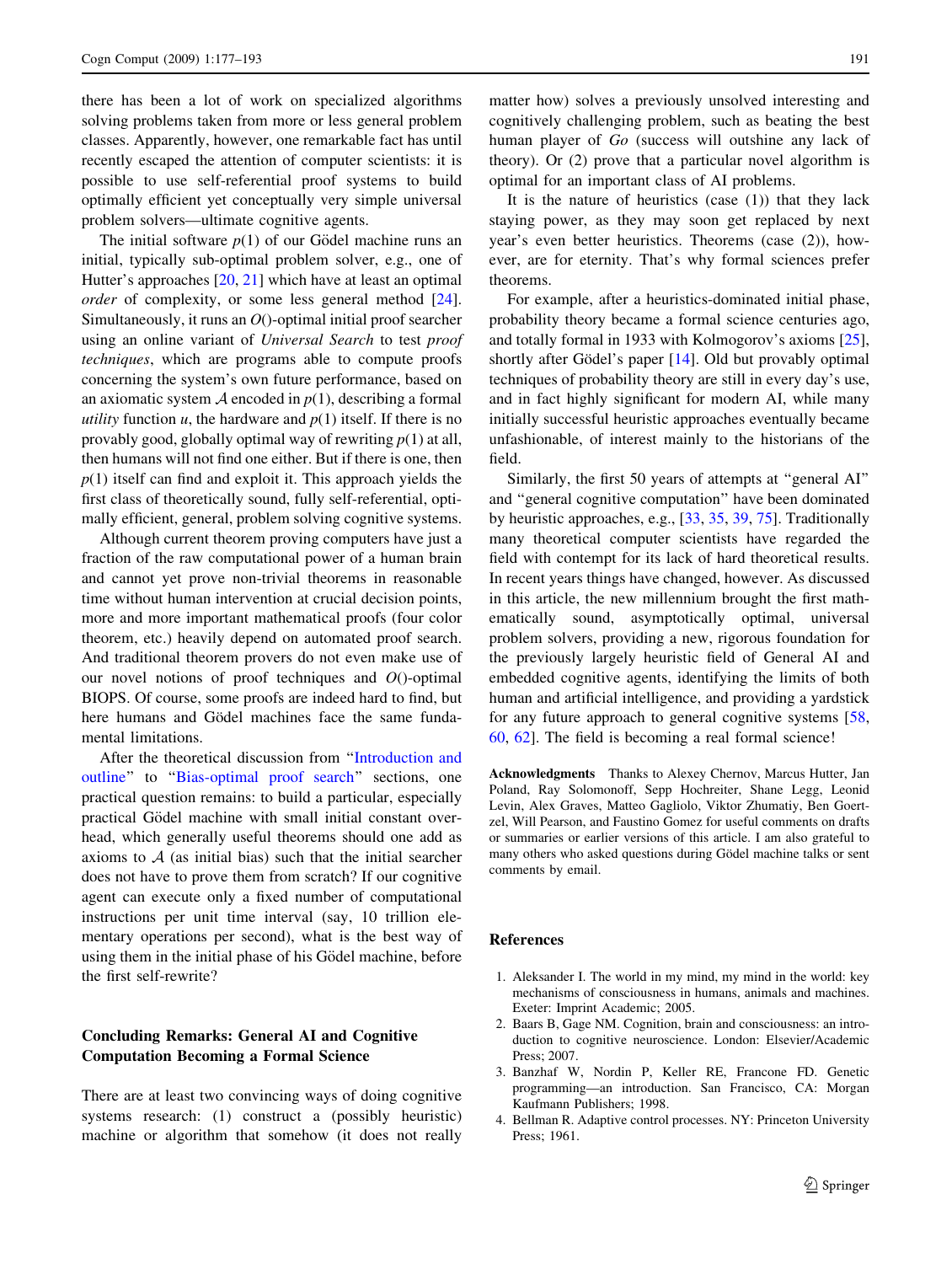- 5. Blum M. A machine-independent theory of the complexity of recursive functions. J ACM. 1967;14(2):322–36.
- 6. Blum M. On effective procedures for speeding up algorithms. J ACM. 1971; 18(2):290–305.
- 7. Butz M. How and why the brain lays the foundations for a conscious self. Constructivist Found. 2008; 4(1):1–14.
- 8. Cantor G. Über eine Eigenschaft des Inbegriffes aller reellen algebraischen Zahlen. Crelle's Journal für Mathematik 1874; 77:258–63.
- 9. Chaitin GJ. A theory of program size formally identical to information theory. J ACM. 1975; 22:329–40.
- 10. Clocksin WF, Mellish CS. Programming in Prolog. 3rd ed. NY: Springer-Verlag; 1987.
- 11. Cramer NL. A representation for the adaptive generation of simple sequential programs. In: Grefenstette, JJ, editor, Proceedings of an international conference on genetic algorithms and their applications, Carnegie-Mellon University, July 24–26. Hillsdale, NJ: Lawrence Erlbaum Associates; 1985.
- 12. Crick F, Koch C. Consciousness and neuroscience. Cerebral Cortex. 1998;8:97–107.
- 13. Fitting MC. First-order logic and automated theorem proving. Graduate texts in computer science. 2nd ed. Berlin: Springer-Verlag; 1996.
- 14. Gödel K. Über formal unentscheidbare Sätze der Principia Mathematica und verwandter Systeme I. Monatshefte für Mathematik und Physik 1931;38:173–98.
- 15. Haikonen P. The cognitive approach to conscious machines. London: Imprint Academic; 2003.
- 16. Heisenberg W. Über den anschaulichen Inhalt der quantentheoretischen Kinematik und Mechanik. Zeitschrift für Physik 1925;33:879–93.
- 17. Hochreiter S, Younger AS, Conwell PR. Learning to learn using gradient descent. In Lecture Notes on Computer Science 2130, Proceedings of the international conference on artificial neural networks (ICANN-2001). Heidelberg: Springer; 2001. p. 87–94.
- 18. Hofstadter DR. Gödel, Escher, Bach: an eternal golden braid. NY: Basic Books; 1979.
- 19. Holland JH. Properties of the bucket brigade. In: Proceedings of an international conference on genetic algorithms. Hillsdale, NJ: Lawrence Erlbaum; 1985.
- 20. Hutter M. Towards a universal theory of artificial intelligence based on algorithmic probability and sequential decisions. In: Proceedings of the 12th European conference on machine learning (ECML-2001); 2001. p. 226–38 (On J. Schmidhuber's SNF grant 20-61847).
- 21. Hutter M. The fastest and shortest algorithm for all well-defined problems. Int J Found Comput Sci. 2002;13(3):431–43 (On J. Schmidhuber's SNF grant 20-61847).
- 22. Hutter M. Self-optimizing and Pareto-optimal policies in general environments based on Bayes-mixtures. In: Kivinen J and Sloan RH, editors. Proceedings of the 15th annual conference on computational learning theory (COLT 2002), Lecture Notes in Artificial Intelligence. Sydney, Australia: Springer; 2002. p. 364–79 (On J. Schmidhuber's SNF grant 20-61847).
- 23. Hutter M. Universal artificial Intelligence: sequential decisions based on algorithmic probability. Berlin: Springer; 2004.
- 24. Kaelbling LP, Littman ML, Moore AW. Reinforcement learning: a survey. J AI Res. 1996;4:237–85.
- 25. Kolmogorov AN. Grundbegriffe der Wahrscheinlichkeitsrechnung. Berlin: Springer; 1933.
- 26. Kolmogorov AN. Three approaches to the quantitative definition of information. Probl Inf Transm. 1965;1:1–11.
- 27. Lenat D. Theory formation by heuristic search. Mach Learn. 1983;21.
- <span id="page-15-0"></span>28. Levin LA. Universal sequential search problems. Probl Inf Transm. 1973;9(3):265–66.
- 29. Levin LA. Laws of information (nongrowth) and aspects of the foundation of probability theory. Probl Inf Transm. 1974;10(3): 206–10.
- 30. Levin LA. Randomness conservation inequalities: information and independence in mathematical theories. Inf Control. 1984;61: 15–37.
- 31. Li M, Vitányi PMB. An introduction to Kolmogorov complexity and its applications. 2nd ed. NY: Springer; 1997.
- 32. Löwenheim L. Über Möglichkeiten im Relativkalkül. Mathematische Annalen. 1915;76:447–70.
- 33. Mitchell T. Machine learning. NY: McGraw Hill; 1997.
- 34. Moore CH, Leach GC. FORTH—a language for interactive computing. Amsterdam: Mohasco Industries Inc.; 1970.
- 35. Newell A, Simon H. GPS, a program that simulates human thought. In: Feigenbaum E, Feldman J, editors. Computers and thought. New York: McGraw-Hill; 1963. p. 279–93.
- 36. Penrose R. Shadows of the mind. Oxford: Oxford University Press; 1994.
- 37. Popper KR. All life is problem solving. London: Routledge; 1999.
- 38. Rice HG. Classes of recursively enumerable sets and their decision problems. Trans Am Math Soc. 1953;74:358–66.
- 39. Rosenbloom PS, Laird JE, Newell A. The SOAR papers. Cambridge: MIT Press; 1993.
- 40. Samuel AL. Some studies in machine learning using the game of checkers. IBM J Res Dev. 1959;3:210–29.
- 41. Schmidhuber J. Evolutionary principles in self-referential learning. Diploma thesis, Institut für Informatik, Technische Universität München: 1987.
- 42. Schmidhuber J. Dynamische neuronale Netze und das fundamentale raumzeitliche Lernproblem. Dissertation, Institut für Informatik, Technische Universität München; 1990.
- 43. Schmidhuber J. Reinforcement learning in Markovian and non-Markovian environments. In: Lippman DS, Moody JE, Touretzky DS, editors. Advances in neural information processing systems 3 (NIPS 3). San Francisco, CA: Morgan Kaufmann; 1991. p. 500–6.
- 44. Schmidhuber J. A self-referential weight matrix. In: Proceedings of the international conference on artificial neural networks. Amsterdam: Springer; 1993. p. 446–51.
- 45. Schmidhuber J. Discovering solutions with low Kolmogorov complexity and high generalization capability. In: Prieditis A, Russell S, editors. Machine learning: Proceedings of the twelfth international conference. San Francisco, CA: Morgan Kaufmann Publishers; 1995. p. 488–96.
- 46. Schmidhuber J. A computer scientist's view of life, the universe, and everything. In: Freksa C, Jantzen M, Valk R, editors. Foundations of computer science: potential-theory-cognition, vol 1337. Lecture Notes in Computer Science. Berlin: Springer; 1997. p. 201–8.
- 47. Schmidhuber J. Discovering neural nets with low Kolmogorov complexity and high generalization capability. Neural Netw. 1997;10(5):857–73.
- 48. Schmidhuber J. Algorithmic theories of everything. Technical Report IDSIA-20-00, quant-ph/0011122, IDSIA, Manno (Lugano), Switzerland. Sections 1–5: see [50]; Section 6: see [51]; 2000.
- 49. Schmidhuber J. Sequential decision making based on direct search. In: Sun R, Giles CL, editors. Sequence learning: paradigms, algorithms, and applications. Lecture Notes on AI 1828. Berlin: Springer; 2001.
- 50. Schmidhuber J. Hierarchies of generalized Kolmogorov complexities and nonenumerable universal measures computable in the limit. Int J Found Comput Sci. 2002;13(4):587–612.
- 51. Schmidhuber J. The speed prior: a new simplicity measure yielding near-optimal computable predictions. In: Kivinen J, Sloan RH, editors. Proceedings of the 15th annual conference on computational learning theory (COLT 2002). Lecture Notes in Artificial Intelligence. Sydney, Australia: Springer; 2002. p. 216–28.